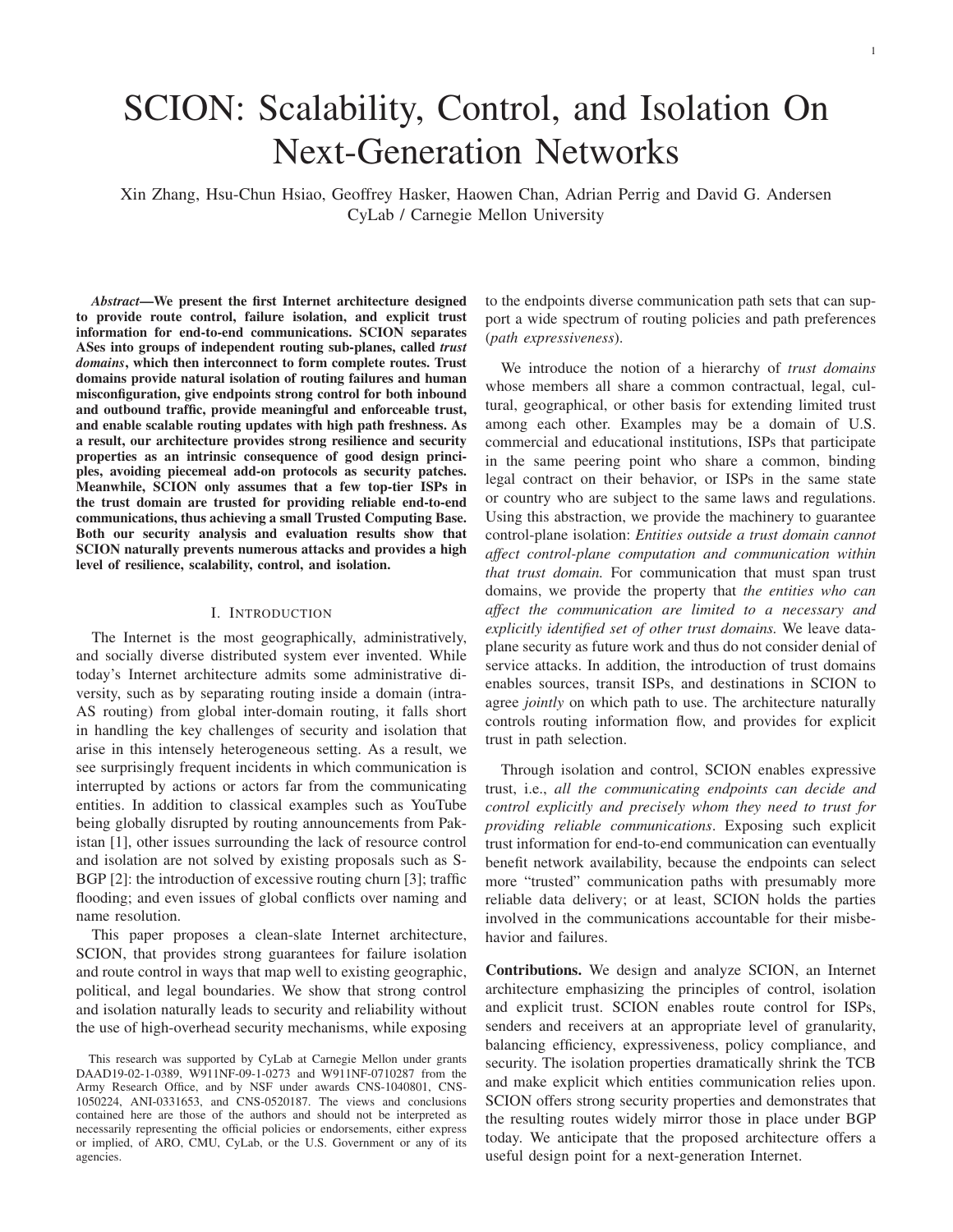# II. LIMITATIONS OF CURRENT ROUTING DESIGN

To motivate our new design, we first demonstrate four fundamental limitations of current inter-domain routing protocols. Through concrete examples and discussion, we show that recent popular inter-domain routing protocols [4]–[11], *even with their semantics perfectly secured (e.g., via S-BGP [2] like approaches)*, still lack several important security properties.

Limitation 1: Arbitrary information flow. Many current inter-domain routing designs use path-vector routing because it supports rich routing policies [12] and is more scalable compared to link state. In addition to BGP, recently proposed protocols such as MIRO [6], R-BGP [7], Routing Deflections [9], and ACR [10] also use path-vector route dissemination. These routing systems, however, give endpoints and ISPs little control over how their routing announcements propagate, which causes several security vulnerabilities. Specifically, once a node N announces its prefix, path, or pathlet to its neighbors,  $N$  has no control over the way in which its routing update is further propagated and paths are constructed for reaching N.

Figure 1(a) depicts an example scenario. Destination AS 1 is served by provider AS 2; the source AS 5 is likewise served by AS 4. An intermediate AS 3 peers with both providers; the providers do not peer with each other directly. If AS 3 wishes to control the route between the source and destination, it can forward the route it learns from AS 2 to AS 4 even if S-BGP is used. Because routes announced by peers are generally preferred over routes announced by providers, this will likely result in the destination using the AS-PATH {1, 2, 3, 4, 5}. Such a path violates the *valley-free* routing principle that a node should not provide transit service between two providers or peering neighbors. Such violations can cause routing *convergence* problems, where upon topology changes, the routing table at each node may not converge to the updated, correct routing paths [13]. Using conventional routing security measures, such as S-BGP, which only secures the strict semantics of path vector, it is impossible to distinguish this route from a legitimate route. Currently, the only practical method for dealing with such anomalies is to use hand-tuned ingress or egress filters to custom-configure the system, which can be error-prone and cause inconsistencies [14].

Figure 1(b) depicts a second example, where the endpoint AS  $E$  is the destination of traffic. AS  $E$  generates a route advertisement for its address prefix which is propagated through its provider  $A$ ; this advertisement is further propagated into separate paths  $P_1$  and  $P_2$  going through B and M, respectively, and re-converging at AS C. Suppose AS C selects  $P_2$  to re-advertise; then  $P_1$  is discarded and all inbound traffic to  $E$  now must pass through the AS  $M$  which is less preferred by  $E$ .

In summary, routing systems with undirectional and unregulated flow of routing update dissemination can suffer from three problems: (i) "valley" paths can inhibit routing convergence; (ii) paths can traverse ISPs untrusted by the source node; and (iii) the routing system is generally subject to arbitrary blackhole and wormhole attacks. This unprincipled manner of path construction is a well-known source of persistent Internet route fluctuation [13].



Fig. 1. Arbitrary information flow. Small arrows indicate customer-provider (downstream/upstream) relationships. Large arrows indicate constructed paths. In Figure 1(b),  $P_1$  is preferred by the endpoint E but  $P_2$  is the path that is used.

Limitation 2: No joint path selection between source and destination. The lack of joint path selection between the source and destination nodes prevents effective defenses against Denial-of-Service attacks. Traditional path-vector routing lets intermediate ASes select which routes to advertise to other peers and customers from the set of announcements they receive from their neighbors. Endpoints have no control over path construction. Newer proposals for multi-path routing  $[4]$ – $[6]$ ,  $[9]$  recognize that the users of a path – the communicating endpoints – should have the final say over a route's acceptability. These proposals let the *source* select from a set of diverse paths, but they do not similarly empower the destination to control its inbound traffic, as illustrated in Figure 1(b). Consequently, the destination has little inbound traffic control to avoid using particular untrusted nodes for its own communication.

Limitation 3: Lack of routing isolation. A central tenet of current inter-domain routing architectures is reachability, where a routing announcement from any AS can potentially be propagated throughout the entire Internet. In other words, most (if not all) ASes are in the same routing dissemination domain. For example, in addition to the aforementioned multipath routing protocols, NIRA [15] organizes all the ASes in one treebased routing domain, and Landmark routing [16] also makes the routing "landmarks" available throughout the network. While such global visibility helps achieve global reachability, it also enables individual malicious ASes to easily launch attacks affecting the *entire* Internet. For example, two distant colluding ASes can announce a (non-existing) wormhole link between each other to create a (bogus) short path, which can be seen potentially by the entire Internet and thus attract traffic.

Limitation 4: Lack of route freshness. An adversary who can delay or drop messages can force traffic to continue to use an older path  $p$  with obsolete state. Because routing updates from each AS have global scope, current inter-domain routing protocols send only incremental routing updates after route changes to achieve scalability. Unfortunately, this incremental manner of routing updates sacrifices route freshness, as the loss of updates concerning a path  $p$  (such as path withdrawal messages) can prevent other ASes from knowing that path  $p$ has changed. Consider the example in Figure 1(b), where the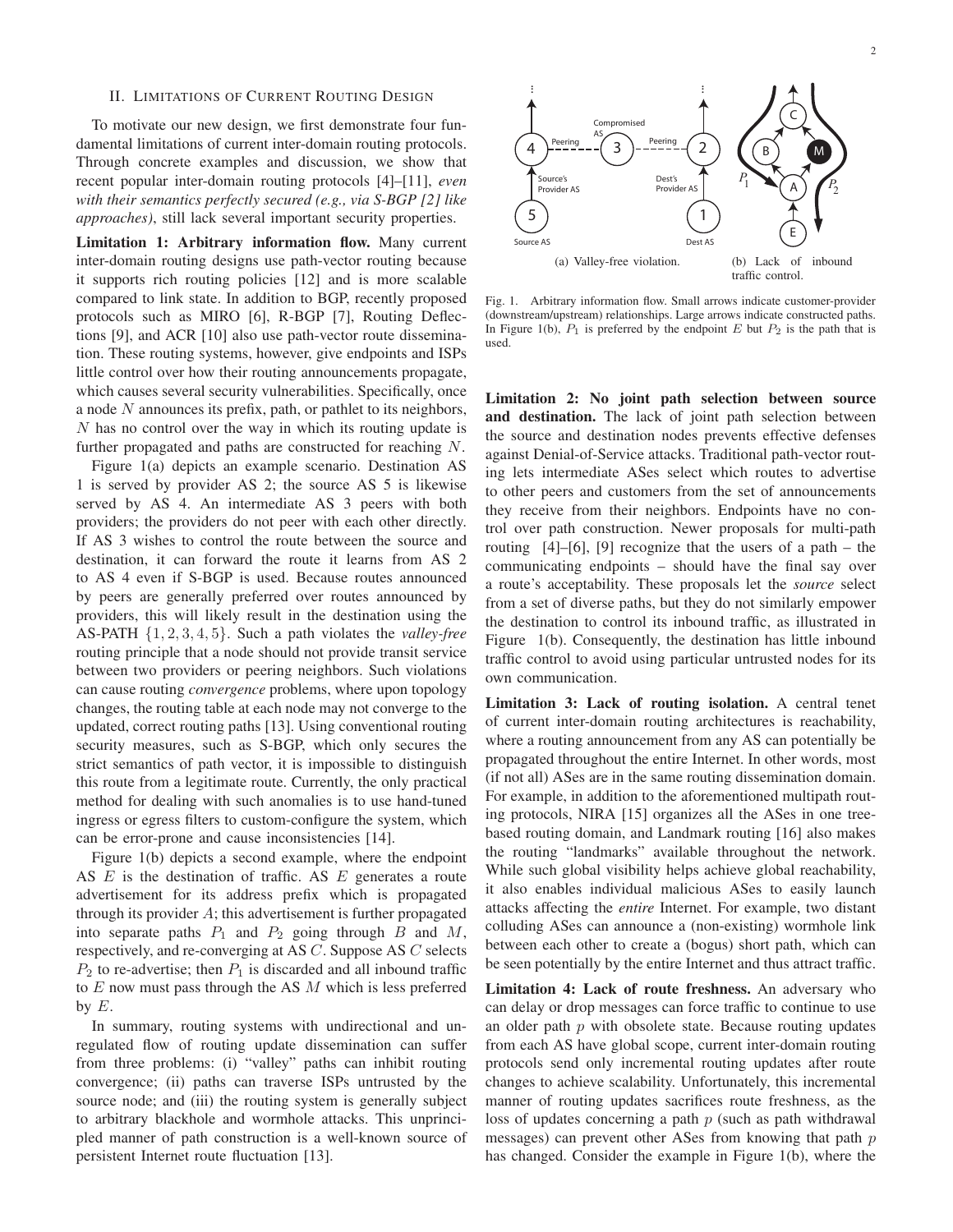AS PATH  $\{C, M, A, E\}$  is active to reach destination E. Suppose that A withdraws the path  $\{A, E\}$ , but the malicious AS M intentionally suppresses this withdrawal message from C. Consequently, the same AS PATH  $\{C, M, A, E\}$  still remains active, because in path vector routing B only withdraws a *path*  ${B, A, E}$  instead of a specific link, which does not invalidate the path through  $M$ .

# III. SCION OVERVIEW

SCION has three grounding principles: domain-based *isolation*, mutually *controllable* path selection by both the endpoints and intermediate ISPs, and explicit trust for end-toend communication, as Section III-A details. These principles provide a framework within which SCION achieves resilience to routing attacks. The rest of the section provides an overview of the SCION architecture.

# *A. Design Principles*

Principle 1: Domain-based isolation – Dividing the routing control plane into independent domains. Isolation among independent domains protects routing in one domain from malicious activities and routing churn in other domains. This benefits both security and scalability while retaining reachability and path diversity across domains. For example, SCION enables frequent routing updates to periodically refresh path state, so that each AD always maintains a fresh (and accurate) network topology for efficient routing decisions.

Principle 2: Mutually controllable path selection – Joint path selection between source and destination. SCION greatly increases *both the source and destination's ability* to affect, select and control the construction of the routes to and from themselves, while still respecting intermediate ISPs' routing policies.

Principle 3: Explicit trust and small TCB for end-to-end communication. By segregating mutually distrustful entities into different trust domains, each trust domain can choose a coherent root of trust (e.g., a few tier-1 ISPs) for bootstrapping trust among ADs in the same trust domain. As a result, an endpoint  $E$  knows and is able to choose explicitly whom to trust for achieving reliable end-to-end communication, while untrusted ADs in other trust domains cannot affect the path discovery and route computation of  $E$ . Consequently, an entity only has to trust a small subset of the network thus achieving a small TCB for end-to-end communication.

## *B. Hierarchical Decomposition*

Our architecture defines the Autonomous Domain (AD) as the atomic failure unit, representing both ISPs (or transit ADs) and endpoint ADs. Large ISPs would be split into multiple ADs, based on their topology of separately administered domains. SCION divides the ADs in the Internet into a hierarchy of *trust domains*, or TDs, as shown in Figure 2, used to provide the domain-based isolation property. A TD is a set of ADs that agree on a coherent root of trust and have mutual accountability and enforceability for route computation under a common regulatory framework.

3



Fig. 2. Trust domain architecture. Black nodes are ADs in the TD Core. Arrows indicate customer-provider relationships. Dashed lines indicate peering relationships.

Each TD has a *TD Core*, a set of designated ADs forming a mutually reachable clique that interfaces with other TDs. ADs in the TD core naturally serve as the egress/ingress ADs of the corresponding TD. In the current Internet, the top-tier ISPs would constitute the TD Core.

We envision the effort to establish a TD to closely mirror that of starting a certification authority, and the number of toplevel TDs to be limited (e.g., up to a few hundred) which map to real-world political or cultural groups. Section IV presents a detailed description of a TD.

# *C. Routing, Lookup, and Forwarding*

All ADs in SCION know a set of paths to reach the TD Core in their trust domain for establishing communication with other endpoint ADs. Specifically, for an AD N that is not in the TD Core, we call the paths for sending packets from  $N$  to the TD Core  $up-paths$  of N, and the paths for sending packets from the TD Core to  $N$  the **down-paths** of  $N$ , which are not necessarily different from the up-paths.

The down-paths of each AD  $N$  are available to other ADs via a lookup service, and are used by other ADs to reach N. To communicate with a destination AD D in another TD, the source AD S selects a subset of its up-paths to reach the *toplevel* TD containing S for sending data to D, and can pick an independent subset of the down-paths for receiving data from D. In this way, ADs retain control over the paths for both outgoing and incoming data within their own TDs.

In the following, we first sketch routing, name lookup, and forwarding between two endpoint ADs in the same TD, and then briefly explain how cross-domain communication is enabled.

Path construction. In SCION, ADs use a set of uppaths/down-paths to send/receive packets to/from the TD Cores. We generally refer to these up-/down-paths as *paths*, which are constructed similar to path vector as follows. The ADs in the TD Core first transmit *one-hop* paths starting from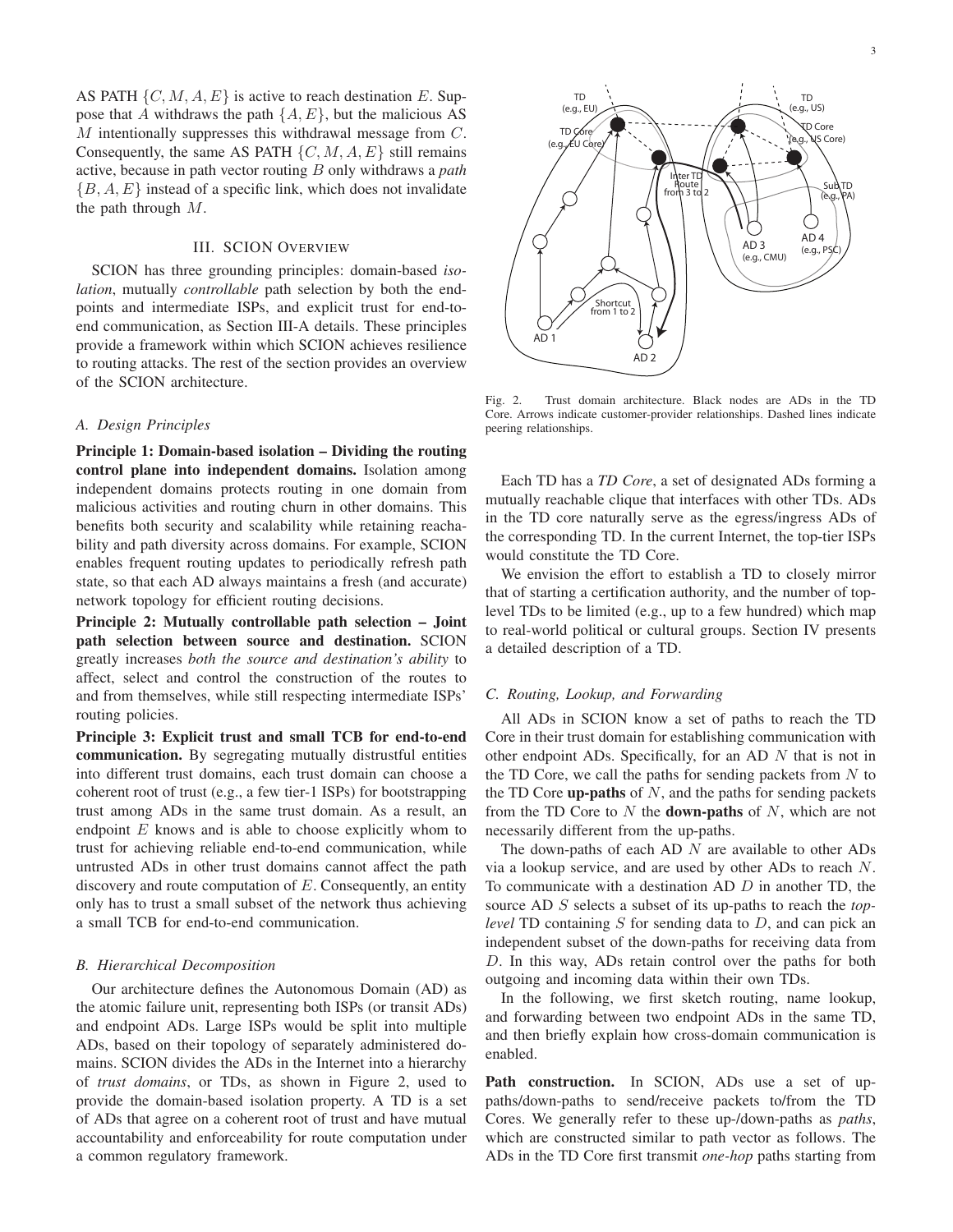the core to their 1-hop customer ADs via *path construction beacons*. These customer ADs then add themselves to the path and propagate the received paths to their customers and peers, and so on. Each *endpoint AD* then selects among all the paths received from each provider or peer to form its own  $k$  (ideally maximally disjoint) up-paths for reaching the TD Core and down-paths for receiving packets from the TD Core.

Lookup. The endpoint ADs publish the selected down-paths on the TD's Path Server, a service located in the TD Core, queried by local and foreign ADs for routing information. SCION employs Accountable IP (AIP) [17] for host and AD addressing, where each address represents a public key. The TD Core signs a TD membership certificate for each AD address. A name lookup takes as input a human readable name of the destination, and returns both the AIP address of the destination host and AD, and the AD-level down-paths published by the destination AD.

**Path selection.** To form a complete end-to-end communication path to reach a destination, the source AD first chooses one of its up-paths to reach the TD Core and queries the destination's down-paths via name or address lookup. The source AD then selects one of the queried destination's down-paths to construct a complete end-to-end path. For simplicity, the gateway in an endpoint AD makes the default path selection decision on behalf of the hosts in that AD, while a host can also negotiate with its provider AD to support customized path selection policies.

Route joining. Before naively combining one of the source AD's up-paths with one of the destination AD's down-paths, the source AD searches the paths for common ancestor ADs, to find a "shortcut" path without passing through the TD core. Figure 2 shows an example shortcut that can be found between AD1 and AD2.

Forwarding. Once a source AD constructs a complete endto-end communication path, the source AD embeds in each packet certain "opaque fields" created by the transit ADs during path construction, which encode the forwarding path information as ingress/egress points at each transit AD in the end-to-end path. Within each AD, any internal routing protocol can be used to find a path from an ingress point to an egress point. The destination can simply reverse the embedded path or query the source AD's Path Sever for alternative paths to reach the source. Hence in SCION, packet forwarding between ADs eliminates the need of routing and forwarding tables.

TD-level routing. When communication crosses domains (e.g., a source wants to reach a destination in another TD), TD-level routing enables each TD to determine the routes to other TDs. TD-level routing takes place using pre-negotiated, human-configured routes or source routing to enable explicit path control. Given the envisioned small and stable topology of top-level TDs (e.g., around one hundred TDs), scalability and routing security are no longer major concerns for Inter-TD routing.

# *D. Policy Enforcement*

In SCION, the stakeholders of end-to-end communication impose their policy decisions in three stages:

- 1) Transit ADs apply their routing policies when deciding which paths to propagate via path construction beacons.
- 2) Destination ADs apply policy in their selection of  $k$ down-paths to publish at the TD's Path Server.
- 3) Source ADs apply policy to select an up-path to the TD Core and one of the down-paths retrieved from the Path Server to reach the destination.

# *E. Small Trusted Computing Base (TCB)*

In SCION, TDs provide natural boundaries for failure isolation and domains for strong routing control. SCION assumes only that the *TD Cores are trusted* by the ADs in the *same* TD, but does not assume that ADs in the same TD, nor a remote TD Core is trusted. Consequently, the TCB for the end-to-end communication between two endpoints consists of the TD Core and only ADs in the corresponding up-paths and down-paths, whereas in the current Internet architecture the end-to-end communication can be potentially affected by any node in the network. Since ADs in one TD share the same contractual or cultural goals, reach the same business or technical agreements, and are subject to the same laws and regulations, the activities of ADs in the same TD are held *accountable* for their route computation and deviations are enforceable because every TD represents a uniform legal environment. Furthermore, the TD Core in SCION serves as the root of trust to bootstrap trust and enforce security policies among ADs in that TD.

## IV. ANATOMY OF A TRUST DOMAIN

A trust domain (TD) is the fundamental unit of trust in the SCION architecture. TDs are *communities* of network entities held together by *enforceable rules* such as contracts, shared legislative and judicial frameworks, or physical locality. Given these aggregates, the fundamental goal of the architecture is to enforce isolation between TDs while providing interconnection. Each trust domain can be considered an independent networking plane shielded against the influence of external entities. The global goal of the architecture is to allow any endpoint to explicitly specify which set of these networking planes it wishes to use and facilitate a connection based on these requirements.

Figure 3 presents the architecture of a TD. Conceptually, a TD is composed of a contiguous set of ADs along with their explicitly marked customer-provider relationships. A specially designated set of *tier-1* ADs, called the TD Core ADs, represents the top level of the AD hierarchy: this set contains the entities that perform several authoritative functions of the trust domain, e.g., managing the certificates and public/private keys for that TD. The set of TD Core ADs must be connected and mutually reachable in the AD-graph (e.g., routing between any ingress and egress points of the TD Core, and reaching ADs that implement the Path Servers for name lookup). Since most TD Core ADs in the current Internet are densely peered,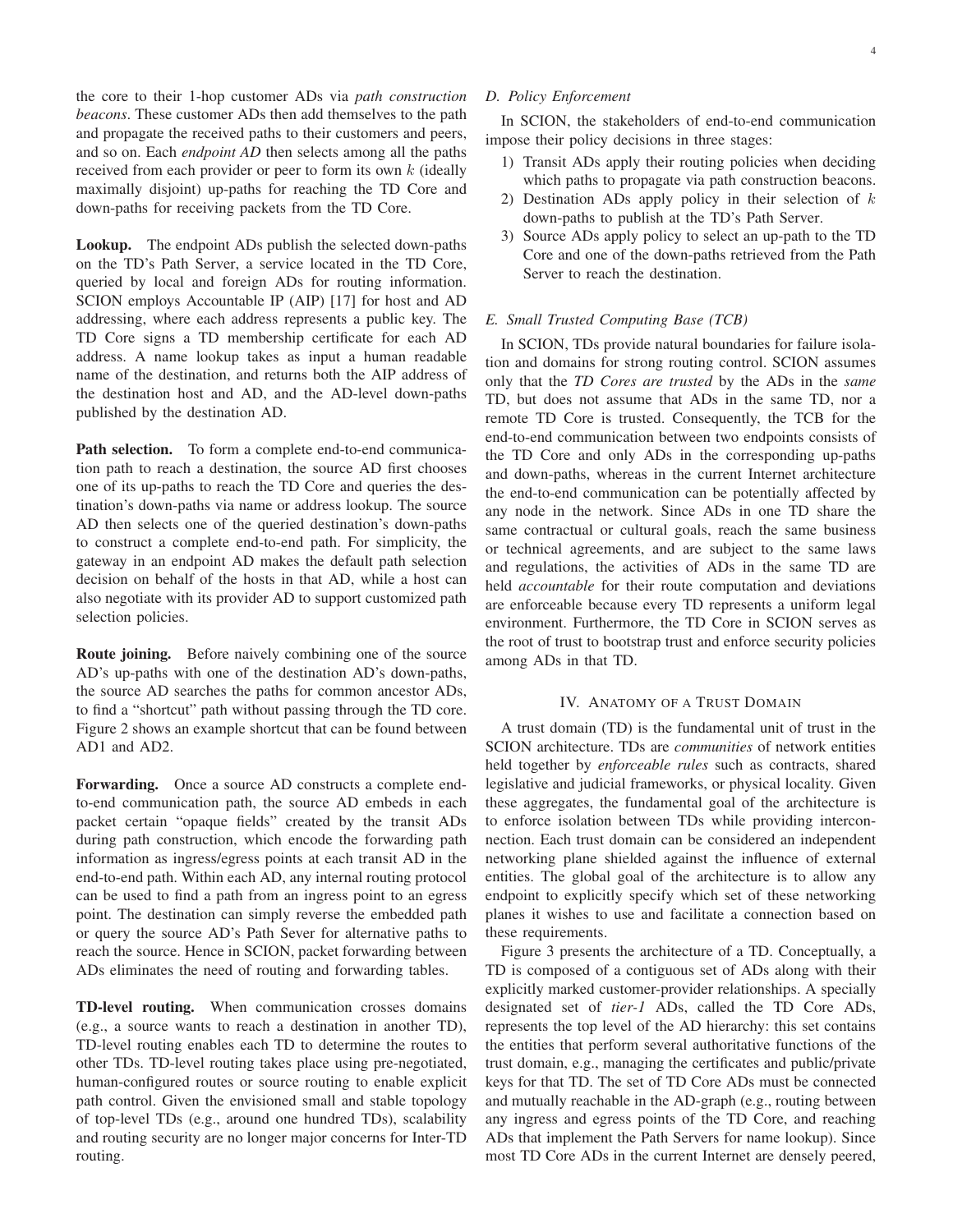

Fig. 3. A Top-level trust domain. Black nodes are ADs in the TD Core. Arrows indicate customer-provider relationships. Dashed lines indicate peering relationships.

routing in this topology should be simple. Nevertheless, to enable path choice (i.e., to avoid routing traffic through an untrusted TD), we propose that a link-state routing protocol for topology discovery be used in conjunction with source routing between TD Core ADs.

A trust domain can be a top-level trust domain (TLTD), or a sub-TD. A sub-TD resides completely within a TLTD and may contain other sub-TDs. No other TD fully contains a toplevel TD, although its member set may overlap partially with other TDs. As mentioned before, we anticipate that relatively few top-level TDs will form (up to a few hundreds), with each TD corresponding to a large, globally identifiable realworld group (such as a country, or a well-known international organization).

The TD Core ADs in the top-level TDs facilitate interconnection between top-level TDs using the Inter-TLTD routing protocol. Since this topology is extremely small and densely connected (the majority of routes should not need to traverse more than 2 TDs), most of the routes are static and can be directly configured. When automatic route discovery is needed we assume that TD-level routing policy (e.g., which TD to use to reach a distant TD) is agreed-upon among the TD Core ADs beforehand. To facilitate the Inter-TLTD routing protocol, the TD Core ADs engage in a protocol to discover their mutual interfaces to other TLTDs in a manner similar to IGP; since there are only a few of these TD Core ADs per TLTD, each TD Core AD can simply keep a table of what TLTDs are reachable from each of its fellow TD Core ADs.

# *A. Trust Domain Membership*

Identifiable organizations (a government, an industry consortium, etc.) administer trust domains.

When a new AD wishes to join a TD, the TD Core verifies that the AD meets the requirements for membership in the TD (for example, a country-based TD may require that the corresponding ISPs be registered and headquartered within a given country). Then the TD authority determines the topological relationship of the joining AD with respect to the current TD. To join an existing trust domain, the new AD should either: 1) have one provider already inside this TD, or 2) be capable of being a core AD in this TD. To meet the second requirement, the new AD must be able to *directly* reach other core ADs, as well as satisfy a subjective assessment of the AD's connectedness: this requirement mirrors customer / traffic requirements for peering.

When an AD establishes a new connection with an AD in a different trust domain, it must join one or more of the TD associations of the provider in order to access the relevant sets of paths of that provider. The exact TD assignment is dependent on the terms of the service and contingent on whether the child AD can satisfy the conditions of joining the new TDs.

# *B. Management and Trust Bootstrapping*

The TD Core ADs administer each TD. For simplicity we assume that a single entity performs this function, but a distributed approach likely prevails in practice. Each toplevel TD has a fixed human readable identifier as well as a public/private keypair  $K_{TDC}/K_{TDC}^{-1}$ . In practice, each AD in the TD Core can possess a public/private key pair, and a threshold number of ADs are required to generate a valid TD Core signature. Due to the high level of visibility of the top-level trust domains, we assume that bootstrapping the wellknown TD Core public key  $K_{TDC}$  onto the relevant principals (specifically, the member ADs in that TD as well as other toplevel TD authorities) occurs securely. For example, service providers could pass on the public key to their customers. The TD Core then operates a PKI CA for the member ADs of that TD, signing certificates of membership binding ISP identification and AD numbers to ADs and their respective public keys. The TD CA can either be implemented as a dedicated server, or split among multiple ADs in the TD Core.

# *C. Subsidiary Trust Domains*

A top-level TD may contain subsidiary trust domains (or *sub-TDs*). Figure 3 depicts a sub TD inside the main top-level TD. Sub-TDs allow finer-grained trust domain selection (for example, the armed forces of a country may operate a sub-TD within its own country's TD, to support a higher level of assurance than civilian ISPs). A sub-TD's internal structure mirrors a top-level TD, with its own full mesh of ADs as the sub-TD Core, its own name lookup servers, etc. An endpoint AD also maintains a set of up-paths and down-paths per sub-TD Core containing that endpoint. The sub-TD's absence from the inter TLTD routing protocol provides the only distinction between a sub-TD and a top-level TD.

# *D. Benefits of Using Trust Domains*

We end this section with a list of intrinsic benefits of building the inter-domain routing architecture based on the notion of TDs.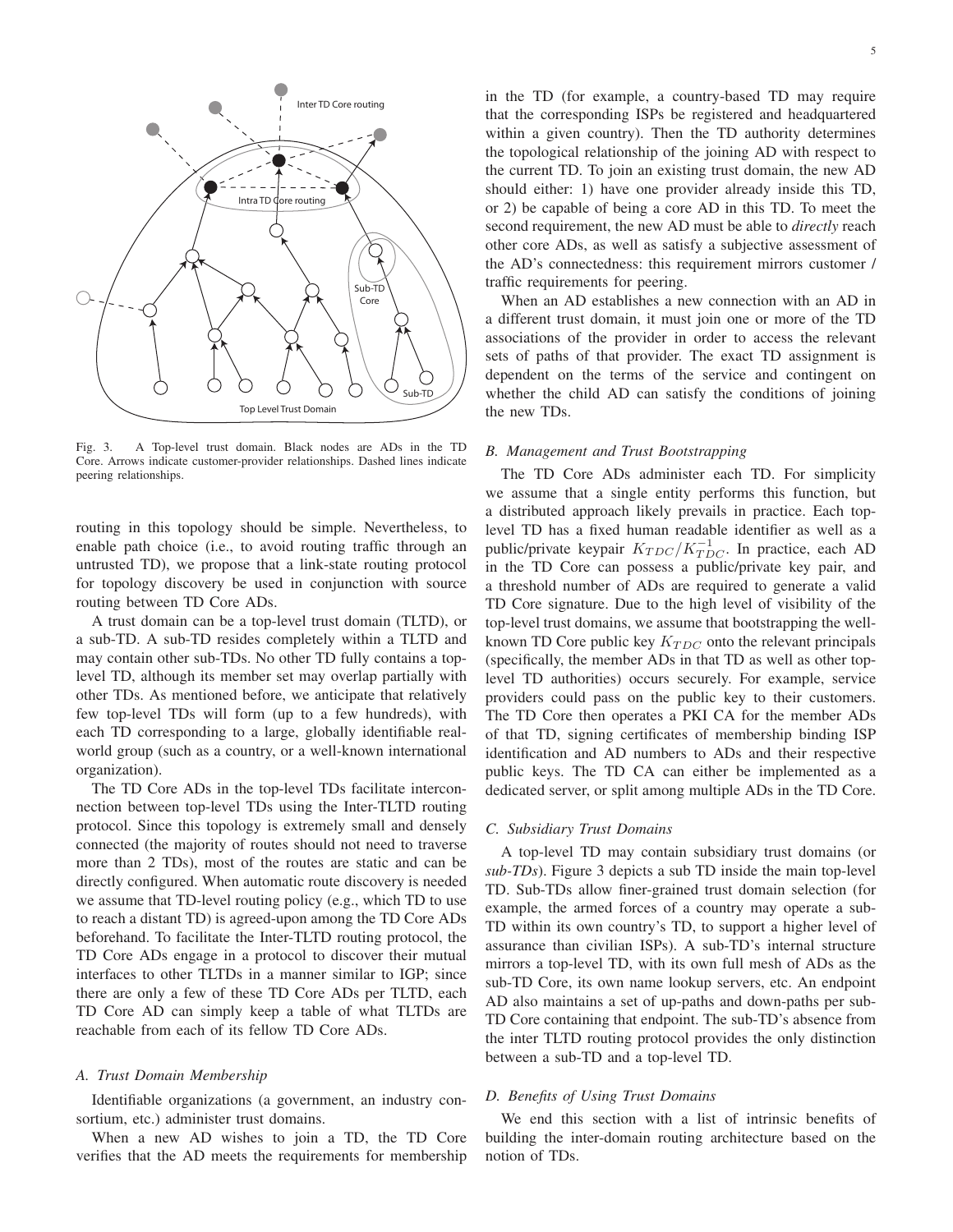Security against attacks. The strong isolation and control that SCION's TDs provide naturally eliminates multiple longstanding attacks. For example, TD-based isolation intrinsically eliminates malicious messages and information from other TDs. ADs within the same TD have enforceable accountability for their route announcements and computation, because the ADs are regulated by the same legal framework. Furthermore, outbound traffic control enables the source ADs to bypass malicious or untrusted transit ADs, and inbound traffic control enables the destination ADs to efficiently stop, shape, or regulate unwanted incoming traffic.

Resilience against misconfiguration. The intrinsic isolation provided by the division of TDs achieves in-depth resilience to human error, a prevailing reason for current routing system outages [18]. First, the simplicity and convenience of needing only to design a robust inter-domain routing architecture, likely to remain relatively stable over time, helps reduce human configuration errors as opposed to "ad hoc" engineering hacks prevalent in practice. Second, the TD structure mitigates the damage to its member ADs and those attempting to reach them.

Elimination of a single point of trust/failure. The existence of multiple TDs eliminates the need for a single authority for the entire Internet, which causes deployment issues and a single point of failure. For example, DNSSEC currently requires a single root of trust for the entire Internet, whereas in SCION each TD maintains its own root-of-trust authority.

Scalability. By scoping the route dissemination and computation within each TD independently, SCION also achieves routing scalability. In each TD, only the TD Core originates routing messages (the path construction beacons), which are only propagated within the TD. In contrast in path vector or link state, every node in the network can generate routing updates, which are disseminated throughout the network. Such routing scalability enables the use of proactive, frequent path construction beacons by the TD Core, ensuring that each AD can learn fresh path state within the TD to address the route freshness problem stated in Section II.

# V. PATH CONSTRUCTION

In this section we describe how each AD learns of its ADlevel paths to the TD Core through periodic *path construction beacons* containing routing information.

Up-path and down-path selection. Upstream paths, or "uppaths" are a set of paths that endpoint ADs select from path construction beacons for reaching the TD Core. To support multi-path routing, the protocol enables all ADs to receive multiple distinct policy-compliant AD-level paths to reach the TD Core. To keep route lookup overhead practical, we restrict the number of paths that each endpoint AD maintains in its reachability record to at most  $k$  per TD (an endpoint may be contained in multiple TDs). In facilitating the construction of these up-paths, the upstream ADs need not exhaustively enumerate all possible paths to the TD Core, but must simply provide a sufficient number of alternatives. Downstream paths, or "down-paths", are a set of  $k$  paths an endpoint AD selects

from path construction beacons to upload to the TD's path lookup server for others to reach that endpoint AD. An endpoint AD may select a set of different down-paths than the up-paths to implement independent inbound and outbound traffic control.

Overview of path construction. Path construction enables endpoint ADs to find their up-paths and down-paths, or *paths* in general between the endpoint ADs and the TDCore. Construction begins with each TD Core AD initiating a path construction beacon in every time period. Each AD passes along a path construction beacon to each customer and peer in the same TD, appending additional information. A path construction beacon, denoted by  $U = \{(p, \mathbb{G})\}\$ , is a set of pairs  $(p, \mathbb{G})$  with each pair corresponding to an announced path.  $p$  and  $\mathbb{G}$  are as follows:

- a set of links p within a TD assembling a path for reaching the TD Core, where each link in path  $p$  is timestamped and authenticated; and
- a set of global information  $G$  pertaining to all the links in path  $p$ , such as the timestamp  $TS$  when the TD Core initiated the path construction beacon and the TD identity *TD*. The TD Core also signs  $\mathbb{G}$  with  $K_{TDC}^{-1}$ , and  $\mathbb{G}$  will not be changed by ADs during path construction.

Each link in p also contains an *opaque field*, which includes short cryptographic markings, similar to stateless network capabilities [19], generated by the AD owning that link to enable efficient forwarding control.

Often, routing at the AD granularity is insufficient. For example, consider a large carrier with continental reach but only a single AD number. A route passing through the AD could be entirely local, or it could cross the entire continent. Hence, SCION paths specify a sequence of ingress/egress interfaces at each upstream AD for reaching the TD Core. At each hop during path construction, the local AD first gathers path information from the path construction beacons received from neighbors, selects a subset of paths to be further announced, and appends additional information to the selected paths to form new path construction beacons. The additional information added includes an ingress/egress interface pair *per path* to specify how traffic should enter and exit the local AD *along that path*. Each ingress or egress interface corresponds to a single neighboring AD to uniquely define the preceding or following AD along with the TD scope (i.e., in which TD can this link be used); this enables bi-directional forwarding. Because the beacon timestamp  $TS$  and TD scope  $TD$  in  $\mathbb G$  in a path construction beacon are not changed by ADs, we focus on p.

The remainder of this section details our path construction protocol which supports *peering links* and *fine-grained routing based on ingress/egress points*. Table I summarizes the notation used in the following protocol description. We first specify the format of a path construction beacon, and then walk through the path construction process using an example topology.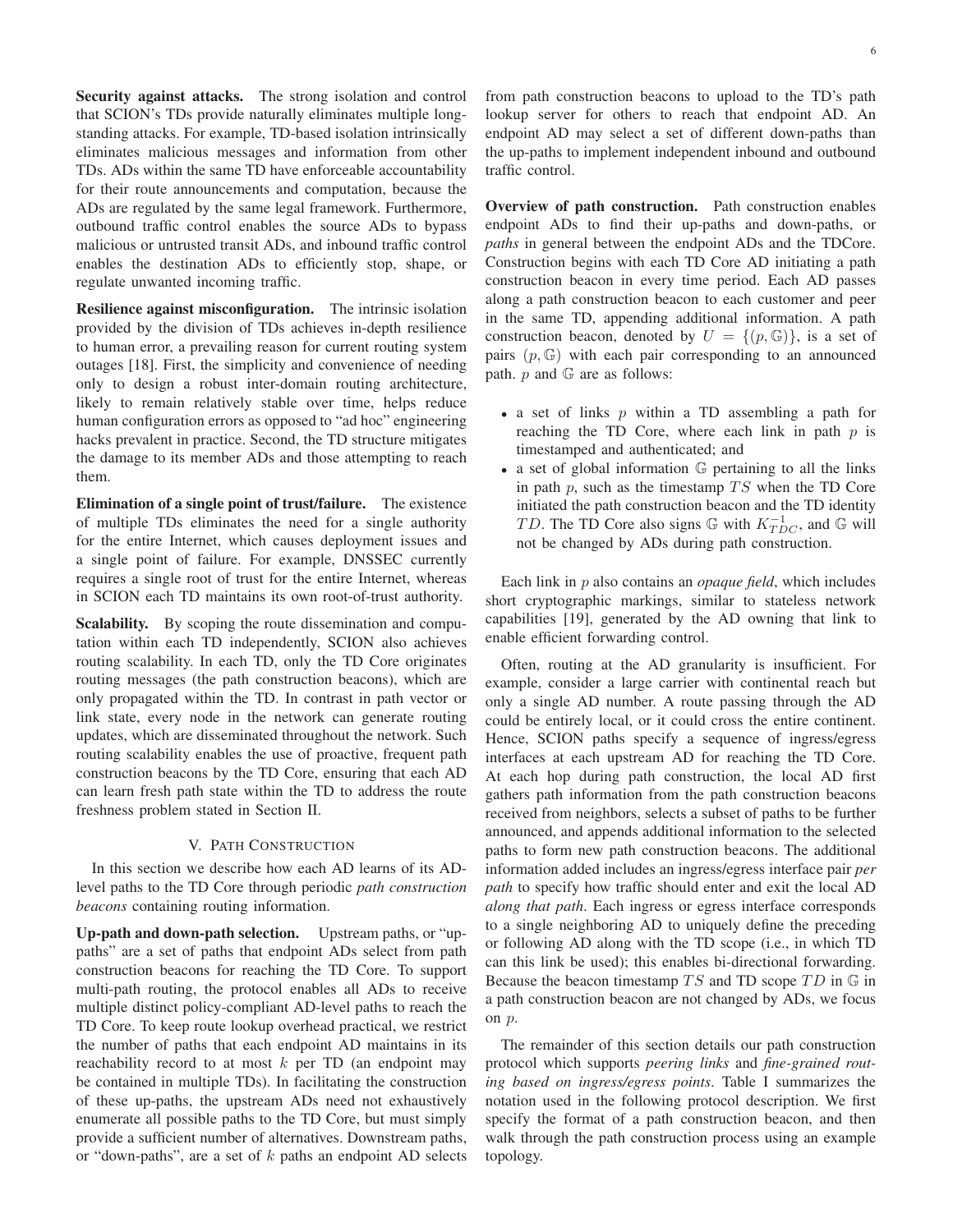## *A. Format of a Path Construction Beacon*

Suppose  $AD_{i-1}$  passes a path construction beacon to its neighbor  $AD_i$  (e.g., a customer or a peer) along a path p. Then, a link  $p \in p$  in the path construction beacon, which  $AD_i$ further announces along p, contains four fields  $I_p(i)$ ,  $T_p(i)$ ,  $O_p(i)$ , and  $\Sigma_p(i)$  as detailed below. The path construction beacons are TD-scoped and only propagated within the TD from which they are originated.

1) Interface field  $I_p(i)$ : This field contains the path received from the previous hop, appended with the local link (ingress/egress interface pair). That is:

$$
I_p(i) = I_p(i-1)||ingress_p(i)||egress_p(i)||AID_{next} \quad (1)
$$

where  $ingress_p(i)$  and  $egress_p(i)$  denote the interfaces that connect  $AD_i$  with the previous hop and the next hop during path construction, respectively. Furthermore,  $AID_{next}$  denotes the identity of the next-hop AD. We enforce that each  $AD_i$ labels its interfaces TD-specific, if  $AD_i$  joins multiple TDs; so that from an interface label  $AD<sub>i</sub>$  knows for which TD that interface is used.

2) Timing field  $T_p(i)$ : The timing information for each link contains an expiration time depending on the AD's internal policy. The introduction of link expiration time requires endpoint ADs to periodically select new, updated sets of paths, thus achieving route freshness.

3) Opaque field  $O_p(i)$ : For packet forwarding, the opaque field will be embedded into data packets such that ADs on the path can efficiently check (i) whether the incoming traffic is allowed and enters from the correct AD at the correct ingress point, and (ii) the corresponding egress interface to the nexthop AD. Hence,  $O_p(i)$  contains the ingress/egress interfaces at  $AD_i$  for the announced path p, and a short crypotographic Message Authentication Code (MAC) by which an AD can verify if the opaque field embedded in the data packet is authentic. Specifically:

$$
O_p(i) = ingress_p(i)||egress_p(i)
$$
  

$$
\text{MAC}_{K_i}(ingress_p(i)||egress_p(i)||O_p(i-1))
$$
 (2)

The MAC portion is computed using a secret key  $K_i$  known only to  $AD<sub>i</sub>$ , and is essentially a *data plane capability* used to remind  $AD_i$  of its own decision that p is an approved path when used to carry data packets. Note that since these capability MACs are only verified by the issuing AD  $(AD_i)$ , it requires no time synchronization with other ADs as long as the time synchronization within the routers of each AD are sufficient to enforce its individual policy regarding route announcement timeouts. An opaque field  $O_p(i)$  will only be checked by the issuing  $AD_i$  during forwarding, while its semantics remain "opaque" to other transit and endpoint ADs. Hence, an AD can put a wide range of information in the opaque field to support flexible routing policies, as we discuss in Section XI.

In addition to  $O_p(i)$ ,  $AD_i$  also includes in the path construction beacon the opaque fields received from preceding ADs in p, denoted by  $\{O_p(j)\}\,$ , where  $AD_j$  is an ancestor of  $AD_i$  in p. In this way, an endpoint AD can receive all the

TABLE I NOTATION.

|              | <b>Notation</b>          | Meaning                                    |
|--------------|--------------------------|--------------------------------------------|
| AD cert      | $Cert_{i \in TD}$        | TD certifies $AD_i$ is in TD               |
| Sub-TD Cert  | $Cert_{TD1CTD}$          | TD certifies TD1 is its sub-TD             |
| TD Core Cert | $Cert_{TD\rightarrow i}$ | TD certifies $AD_i$ is a TD Core AD        |
| Signature    | $Sign_i(X)$              | $AD_i$ signs X with private key $K_i^{-1}$ |
|              |                          |                                            |

opaque fields by its upstream ADs, which can later be used for efficient forwarding as we show in Section VIII.

An AD can use different secret keys for generating MACs for different beacon timestamps  $TS$ . In practice, an AD may employ a "grace period" within which an expired link can still be used and the corresponding MAC is still valid. Consequently, at any point of time, multiple usable timestamps can co-exist thus requiring an AD to maintain a small key table storing the concurrent secret keys for MAC generation. Upon receiving a data packet, the AD will use the beacon timestamp  $TS$  along with the default expiration time of the paths within that AD to retrieve the key for MAC verification. At any point in time, numerous symmetric keys  $K_i$  corresponding to different expiration times will be valid. Thus, routers will need different keys for verifying the MAC of opaque fields, depending on the expiration time which in turn can be derived from the path timestamp  $TS$  which is included in the packet header. The different keys  $K_j$  can be derived through the use of a PRF  $F$  that is keyed with a secret key  $K_{AD}$  known by all routers in the AD and computed over a key index  $j$ :  $K_j = F_{K_{AD}}(j)$ . For the function F we suggest using AES in ECB mode, assuming that the key size for keys  $K_i$  is at most 128 bits. As a consequence, only the secret symmetric key  $K_{AD}$  needs to be distributed among all routers in the AD.

4) Signatures  $\Sigma_p(i)$ .  $AD_i$  signs its local link in p as follows:  $\Sigma_p(i) = \text{Cert}_{i \in TD} \|\text{Sign}_i(I_p(i) \| T_p(i) \| O_p(i) \| \Sigma_p(i-1))$  (3)

where  $Cert_{i \in TD}$  is a membership certificate authenticating  $AD_i$  as a member of  $TD$ , and the AD number can be extracted from this certificate. Note that the signatures are constructed in an *onion* fashion, where each signature signs all previous path information.

If  $AD_i$  is in the TD Core,  $\Sigma_i$  also includes an additional certificate Cert $_{TD\rightarrow i}$  signed by the TD authority authenticating  $AD_i$  as a TD Core AD:

$$
\Sigma_p(i) = \text{Cert}_{TD \to i} \|\text{Cert}_{i \in TD}\|
$$
  
\n
$$
\text{Sign}_i(I_p(i) \| T_p(i) \| O_p(i) \| \Sigma_p(i-1))
$$
\n(4)

## *B. Supporting Peering Links*

To identify shortcuts across peering links (as described below), each pair of peering ADs  $(i, h)$  also exchanges a peering certifier  $Q_{i,h}$  that  $AD_i$  inserts to p with the following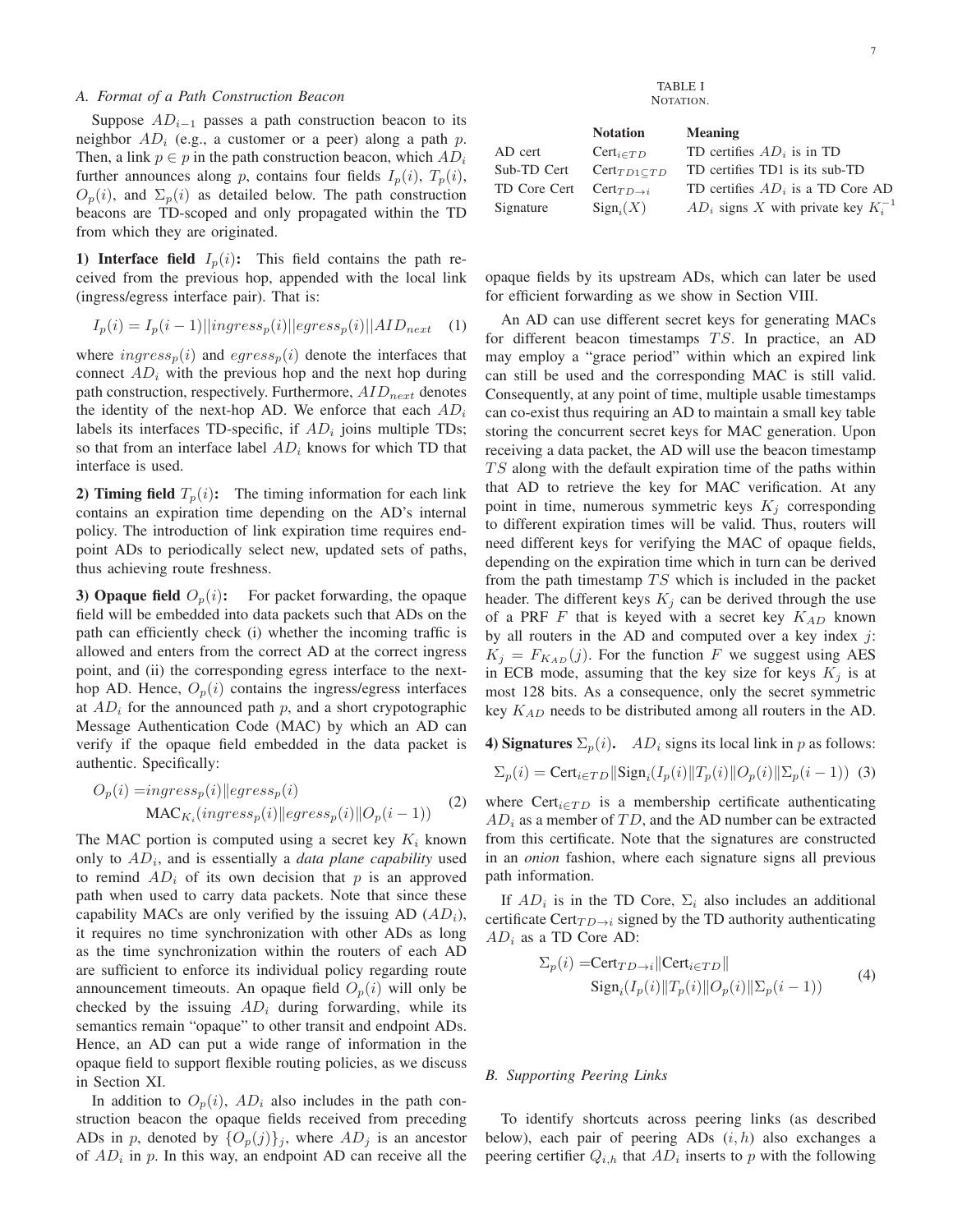

Fig. 4. Path construction beacon format along path  $p = \langle TC, A, C, E \rangle$ . The link between  $C$  and  $D$  is a peering link; other links are customer-provider links. The symbol  $\phi$  denotes an empty field,  $AD_i(n)$  denotes the interface labeled n of  $AD_i$  (e.g.,  $TC(1)$  represents the interface labeled 1 of the TC), and  $AID_i$  denotes the identity of AD i. Furthermore,  $MAC$  refers to the MAC constructed per Equation 2.

fields:

$$
I_{i,h}(i) = ingress_{i,h}(i)||egress_{i,h}(i)||TD_{h}||AID_{h},
$$
  
\n
$$
T_{i,h}(i),
$$
  
\n
$$
O_{i,h}(i) = ingress_{i,h}(i)||egress_{i,h}(i)||
$$
  
\n
$$
MAC_{K_{i}}(ingress_{i,h}(i)||egress_{i,h}(i)),
$$
  
\n
$$
\Sigma_{i,h}(i) = \text{Cert}_{i\in TD}||\text{Sign}_{i}(I_{i,h}(i)||T_{i,h}(i)||O_{i,h}(i)||O_{p}(i))
$$
\n(5)

where  $ingress_{i,h}(i)$  and  $egress_{i,h}(i)$  denote the ingress and egress interfaces of  $AD<sub>i</sub>$  for traversing this peering link along path  $p$ ;  $TD<sub>h</sub>$  and  $AID<sub>h</sub>$  denote the TD ID and AD number of the peer  $AD_h$ ; and  $T_{h,i}$  is the expiration time for that peering link.

#### *C. Path Construction Process*

We detail the path construction process given the above beacon format. Figure 4 provides a concrete example.

The TD Core periodically disseminates path construction beacons to the immediate neighboring ADs, e.g., every 15 seconds. Note that there is no "previous hop" for the TD Core for path construction beacon dissemination, the ingress interface and previous-hop opaque field are empty (as shown by  $\phi$  in Figure 4). As an intermediate AD receives paths from its neighbors, it disseminates them to subsequent neighbors in the same TD. Suppose an intermediate AD  $(AD_i)$  receives a set of paths from its upstream providers. It checks the signatures on each of the paths, and discards any ill-formed or unauthenticated paths with bad signatures.

For each downstream AD  $(AD<sub>j</sub>)$ , the parent AD  $(AD<sub>i</sub>)$  then chooses a (preferably maximally disjoint) path set of  $m$  paths  $p_1, \ldots, p_m$ , where  $m \leq k$ . Each of these paths necessarily originates from the TD Core and terminates at the parent AD,  $AD_i$ . For each path p,  $AD_i$  considers the set of its peering links that it will support for downstream customers and attaches this information into the path. It then updates  $I_n(i)$ ,  $T_n(i)$ , and  $O_n(i)$  per Equations 1 and 2, respectively.

This process continues until each AD has obtained a set of paths originating from the TD Core and terminating at itself, where each link in the path is authenticated by each ancestor AD. Each opaque field essentially represents a network capability given from an ancestor provider to a customer; when these routes are used, the ancestor AD will check the corresponding MAC to ensure that the provided path corresponds to a path that it supports for that customer.

Once an endpoint AD receives the path construction beacon from its providers, the endpoint AD selects up to  $k$  up-paths and  $k$  down-paths, and signs the entire set of down-paths and their authenticators, and uploads the down-paths to a path lookup server provided by the trust domain to enable reachability. To send a packet, the source AD queries the path lookup server to find the down-paths associated with the destination AD and thus splice together an end-to-end route to reach the destination. Sections VI and VII describe this process.

## VI. LOOKUP

SCION naturally enables the design of lookup protocols with explicit scoped trust, in accordance with the same foundational principles of the routing design. Trust information is made explicit by allowing endhosts to scope name resolution, i.e., to restrict the set of TDs responding to or involved in the resolution process. As lookup protocols can be orthogonal to the control-plane protocols addressed in this paper, in the remainder of this section we only specify a basic lookup mechanism for illustration purposes.

The SCION lookup process consists of two stages. i) An Address Server translates a human-readable label and a TD identifier into one or more cryptographic endpoint identifiers (EIDs) with their respective AD and TD memberships. Address Servers can support queries on EIDs as well. ii) A Path Server takes such AD and TD-membership information of an endhost and returns the destination AD's  $k$  down-paths. The replies from Address Servers and Path Servers are signed by the destination TD Core's private key  $K_{TDC}^{-1}$  to prevent attacks akin to DNS poisoning.

We assume that knowing the identity of the TD Core implies possession of the public key of that TD Core; this is similar to the assumption of, e.g., browsers having ICANN's root public key for DNSSEC. Also, to certify the mapping between the identifier (human-readable label or EID) and the address, each TD Core effectively maintains its own autonomous endpoint identifier space and signs a certificate authenticating the correctness of the name lookup. Each self-certifying AD identifier (or AID), named using AIP [17], comes with a cosigned certificate by the cores of TDs containing that AD, attesting to the membership of the AID in each of its respective TDs. Each AID:EID pair also contains a certificate signed by the corresponding AID's private key indicating that the EID is part of that AID.

# *A. Address Resolution Service*

Context-aware address resolution. As highlighted above, to look up a path the source queries the local Address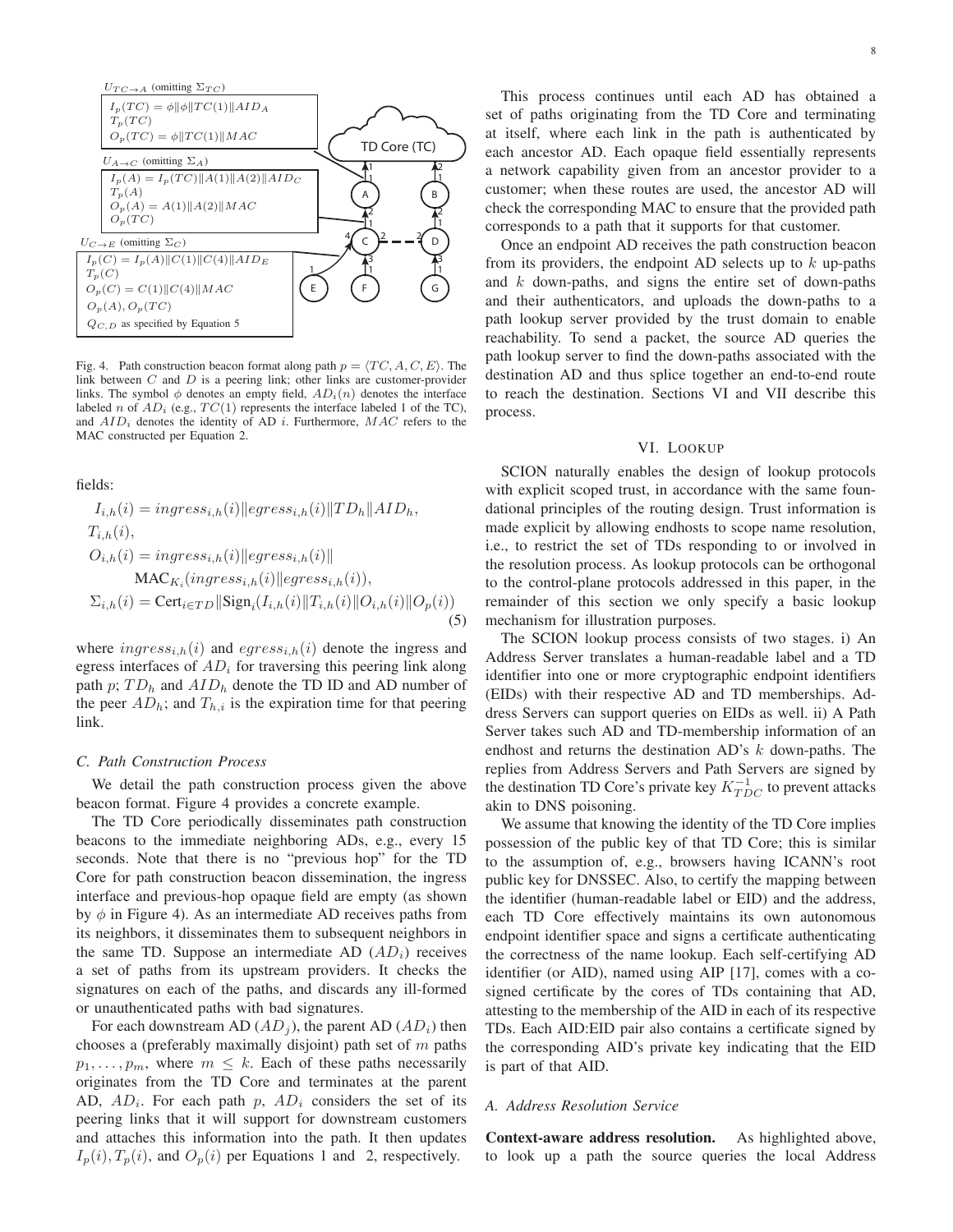Server with the destination identifier. The destination identifier consists of a human-readable label, such as a DNS name, and a TD identifier, which defaults to that of the local TD. The TD identifier indicates the context (i.e., TD) in which the label can be correctly interpreted. The Address Server returns an identifier indicating which AD(s) (or AIDs) serves an endpoint associated with the label, along with which sub-TD(s) contains the AID. Should the local Address Server not contain the name, the server will query other TDs' Address Servers on the user's behalf. Furthermore, the design settles disputes by resolving non-TD specified addresses at the local domain, where presumably an enforceable dispute resolution process exists.

Namespace. The namespace can be flat or hierarchical. For now, we assume that the service is structured similarly to DNS: there is one canonical root server associated with each trust domain, which can delegate the lookup to a number of sub-servers in possible other sub TDs, until a query is resolved. While SCION remains agnostic to the exact scheme for human readable naming, the example of DNS provides the most accessible example. Consider the domains ABC.us and ABC.cn, residing within the US and CN TD, respectively. A user within the US TD will query the local Address Server and receive address information to ABC within the US TD. Should the user in the US TD request ABC.cn (i.e., scoped "cn"), the US Address Server queries the CN Address Server, and returns this information to the user.

Address Server setup. Every TD provides an Address Server within its TD Core, accessible at a default address, which will resolve the name locally if possible, or query the appropriate external Address Server should the user specify a different TD. To ensure that Address Servers store the latest records, Address Servers should update their address database whenever an endhost joins or leaves. The update information can be provided by the endhost itself or the ADs involved. For example, an endhost x moves from  $AD_1$  in  $TD_1$  to  $AD_2$  in  $TD_2$  would trigger an address update event to add an entry  $(AD_2: EID_x)(AD_2 \subseteq TD_2)$  to the Address Server in  $TD_2$ and remove  $(AD_1: EID_x)(AD_1 \subseteq TD_1)$  from  $TD_1$ 's server (or add a redirection pointer indicating that  $x$  is temporarily move to  $AD_2$  such as the mobile IP solution).

Routing to Address Server. The name resolution query is routed using the TD identifier. If the querying source is contained in the targeted TD  $(T D_t)$ , the source sends this query directly to  $TD_t$  via one of its up-paths in this TD; otherwise, the query is sent to the top-level TD, which then resolves the query (possibly by querying sub-TDs or other top-level TDs) and returns the response via the originating up-path.

An example. The name resolution service takes as an input a human readable name:  $N_E$  (e.g., "Ford") and a TD Identifier  $C$  (e.g., "US"), and outputs a list of (self-certifying) AIDs and endpoint identifiers (EID): each result is an AID:EID pair constructed in a way similar to that of AIP [17]. Optionally associated with each AID:EID pair is a hierarchical nesting of trust domains (e.g., local, regional, and continental trust domains) that can be used to delegate the reachability functionality to sub-TDs. Specifically, a query on  $N_E$  at TD  $C$ should produce a record signed by TD C's private key  $K_{TD_C}^{-1}$ :

 $N_E$  in TD  $C$  resolves to:

| AD:endhost      | TD memberships                                          |
|-----------------|---------------------------------------------------------|
| $AID_1 : EID_1$ | $AID_1 \in TD_{1,1} \subseteq TD_{1,2} \subseteq TLD_C$ |
| $AID_1 : EID_2$ | $AID_1 \in TD_{1,1} \subseteq TD_{1,2} \subseteq TLD_C$ |
| $AID_2: EID_3$  | $AID_2 \in TLD_C$                                       |

Here, the lookup of  $N_E$  under TD C returned three records: two endpoints  $EID_1, EID_2$  in the same AD  $(AID_1)$  and another in a second AD,  $AID_2$ . The trust domain memberships of each AD are indicated: for example,  $AID_1$  is contained in  $TD_{1,1}$  which is a sub-domain of  $TD_{1,2}$  which is a subdomain of the top level domain  $TLD_C$ .  $AID_2$  is simply indicated as a member of the top level domain  $TLD_C$ .

#### *B.* k*-Path Resolution Service*

At this point the source possesses the AID:EID of the label that was looked up, as well as possibly a hierarchy of nested trust domains that contain this AID, but not a route to that AD:EID. The source now issues a route lookup query to the respective trust domains as appropriate (e.g., if the AID is contained in TD1 which is contained in TD2, and the source knows how to reach the Path Servers of TD1, it can contact TD1 directly). In the following description we assume that the source has no advance information and can only reach its own top-level TD using one of the AD's up-paths. The path resolution query from the source first goes to the top level TD ingress point, which may then query one of the top-level Path Servers to see if the down-paths have been uploaded. If not, or if the top level trust domain prefers not to resolve individual AD paths, it may also delegate the lookup based on the TD containment information provided in the address query. Eventually, a trust domain is found that contains the destination AD and whose Path Servers have a fresh copy of the  $k$  up-paths of the AID.

Path Server update. Through SCION's periodic path construction beacons, every endpoint AD obtains a fresh set of  $k$  paths in its TD. Whenever an AD selects a different set of paths due to policy changes or path failures, the AD actively updates its new k-path information to the Path Server. Consequently this enables *in-bound traffic control*, another way for the endpoints' routing policies to be reflected. A destination AD can attach *distinct* sets of k-paths depending on the identity of the source endpoints that are performing the query. For example, if a query is originating from outside the local TD, the destination AD can instruct the Path Server to only provide paths that pass through a set of specific highsecurity gateway ADs; whereas if the query originates inside the TD then a more general and efficient set of paths can be served.

Trust-scoped path resolution. A *trust scoped path query* enforces that a given path computation should only involve (and be restricted to paths using) ADs within a specific set of trust domains. For example, if a query is scoped to within top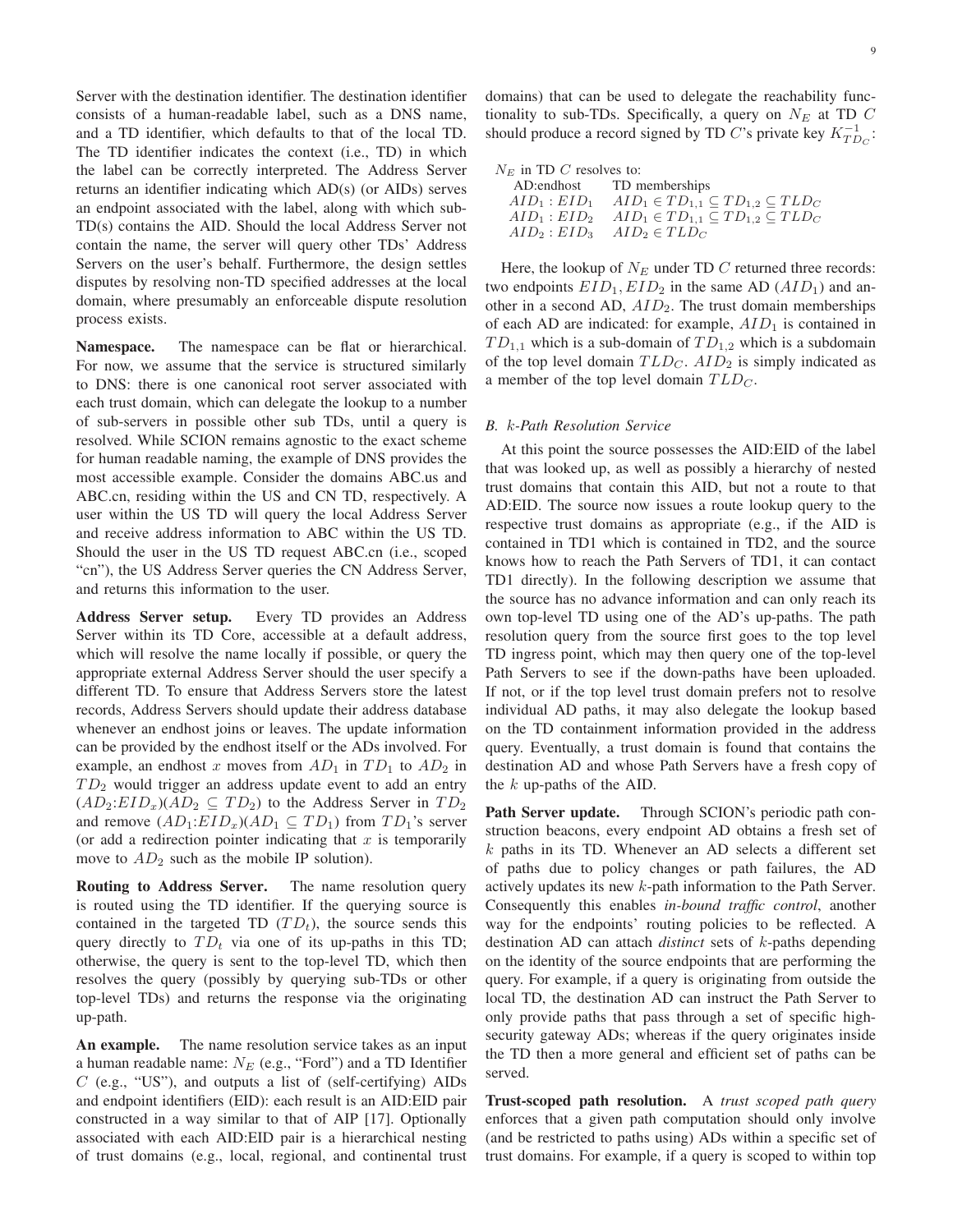level domain C, any AD that is not either explicitly specified by the querier, or in  $C$ , should not be able to directly affect the communication or the results of the query. For top-level scoped reachability queries, the implementation is straightforward. The querier sets a flag in its query indicating that this is a trustscoped query restricted to the top level trust domain  $C$ . Then, when a Path Server is queried for paths, it simply withholds any paths that are not scoped for C. If the Path Server needs to follow a delegation path (e.g., querying the Path Server of a sub-TD), the Path Server ensures that the delegation path never exits C (in terms of forwarders or communication principals). This effectively restricts the set of participants in the path computation strictly to members of  $C$ . A label lookup can be scoped to a top level domain in a similar way.

Subtleties arise if a narrower scoping is desired. For example, suppose a source issues a path query  $(AID_1$ :  $EID_1$ )( $AID_1 \in TD_{1,1} \subseteq TD_{1,2} \subseteq TLD_C$ ), with the trust scoping constraint of  $TD_{1,2}$  (where  $TD_{1,2} \subseteq TLD_C$ ). Since  $TD_{1,2}$  may not be a top level TD, and may not participate in the inter-TD top level routing layer, this implies that the path query is expected to traverse  $TLD_C$  but that the ADs in  $TLD_{C}$  (and, indeed the authority of  $TLD_{C}$  itself) may not be trusted. In such a situation, the source is required to designate a particular explicitly source-selected route to reach  $TD_{1,2}$ . The ADs in this route are allowed to drop the packet if it violates their routing policy but are expected to strictly follow the semantics of the routing otherwise. It is the responsibility of the source to discover a trusted route to reach the trusted TD  $TD_{1,2}$ ; this can involve a separate path query (possibly, scoped to a group which contains only the high-level members of the top level domain  $TLD_C$ ), or the route can be hand-configured based on source preferences.

# VII. ROUTE JOINING

Route construction (Section V) allows an endpoint AD to determine its  $k$  up-paths to its core; route lookup (Section VI) allows a source AD to discover the  $k$  down-paths from the destination's core to the destination AD. Route joining combines these up and down paths to construct a working end-to-end route. The joining algorithm runs at the source endpoint AD, and is used to create an end-to-end "shortcut" path, if possible, between endpoint ADs. It takes as input the k up-paths of the source AD and the queried k down-paths of the destination, where each path is specified as a set of ingress/egress interfaces *and* peering interfaces at each transit AD as Section V describes.

The use of the peering links is to enable the source and destination to find not only joining points at a common ancestor AD, but also joining points at a common peering link. For example, in Figure 4, without considering the peering link between  $C$  and  $D$ , nodes  $F$  and  $G$  can only find route  $F, C, A, TC, B, D, G$ . When also comparing the peering nodes at the up-paths,  $F$  and  $G$  are able to find a shortcut path  $F, C, D, G.$ 

The source endpoint needs to find a common ancestor provider or a common peering link to splice together the uppath of the source and the down-path of the destination AD. If the source and destination ADs are in distinct trust domains, then the route may need to traverse top-level TDs via the inter-TLTD protocol. Finding the common joining point can be accomplished via a number of methods. Since we anticipate that the paths will be reasonably short and  $k$  is also quite small (less than 10), a simple way is to hash the IDs of each provider and peering link of the destination AD down-paths into a hash table and look up the providers and peering links of the source AD. This takes time and space proportional to the total number of provider ADs and peering links named in both source and destination. For shortcuts crossing TD1 and TD2, the common join point is either an AD belonging to both of the TDs or a peering link with one end in TD1 and the other in TD2.

## VIII. FORWARDING

Once a source AD constructs an end-to-end route, it gathers the opaque fields for all transit ADs in the selected route, and embedds these opaque fields in its data packets to allow the transit ADs to verify the authenticity of the path and find the egress interface at each hop. The ingress and egress interfaces in the opaque fields instruct each transit AD on how to route the packets to the next hop, without requiring a forwarding table lookup. Each AD derives a MAC verification key from the timestamp  $TS$  embedded in the data packet, which is then used to check the MAC. If the MAC is correct we say that the link is not expired. The way opaque fields are gathered differs slightly depending on whether the path is a complete up/down path or a shortcut path:

1) The end-to-end route is the combination of a complete up-path and down-path. Here, the source AD embeds all the opaque fields constructed by the transit ADs in both the up-path of the source AD and the downpath of the destination AD. For example in Figure 4, AD E uses up-path  $p_E = \{E, C, A, TC\}$  and downpath  $p_G = \{TC, B, D, G\}$  to reach AD G, and needs to embed  $O_{p_E}(C)$ ,  $O_{p_E}(A)$ ,  $O_{p_E}(TC)$ ,  $O_{p_G}(TC)$ ,  $O_{p_G}(B)$ , and  $O_{p_G}(D)$  into its data packets.

2) The end-to-end route is a shortcut. Once a common joining point  $X$  (either a common ancestor AD or a common peering link) is found between an up-path  $p_A$  of the source AD A and a down-path  $p_B$  of the destination B, the source only embeds the opaque fields of (i) the transit ADs in the shortcut, and (ii) the *immediate previous-hop* AD(s) of the joining point  $X$ . The opaque fields for (ii) are needed because according to Equation 2, the MAC in the opaque field  $O_p(i)$  also includes the opaque field  $O_p(i-1)$  from the immediate previous hop, thus requring  $O_p(i - 1)$  for MAC verification. To illustrate, consider ADs  $E$  and  $F$  in Figure 4 communicating through a shortcut  $\{E, C, F\}$ . The source AD E embeds  $O_{p_E}(C)$ ,  $O_{p_E}(A)$ ,  $O_{p_F}(C)$ , and  $O_{p_F}(A)$  into its data packets, where  $p_E$ is E's up-path and  $p_F$  is F's down-path. Note that  $O_{p_E}(A)$ and  $O_{p_F}(A)$  may not be equal, because they may originate from path construction beacons with different timestamps  $TS$ . As another example in Figure 4,  $E$  and  $G$  communicate via the shortcut  $\{E, C, D, G\}$ . Then the source AD E embeds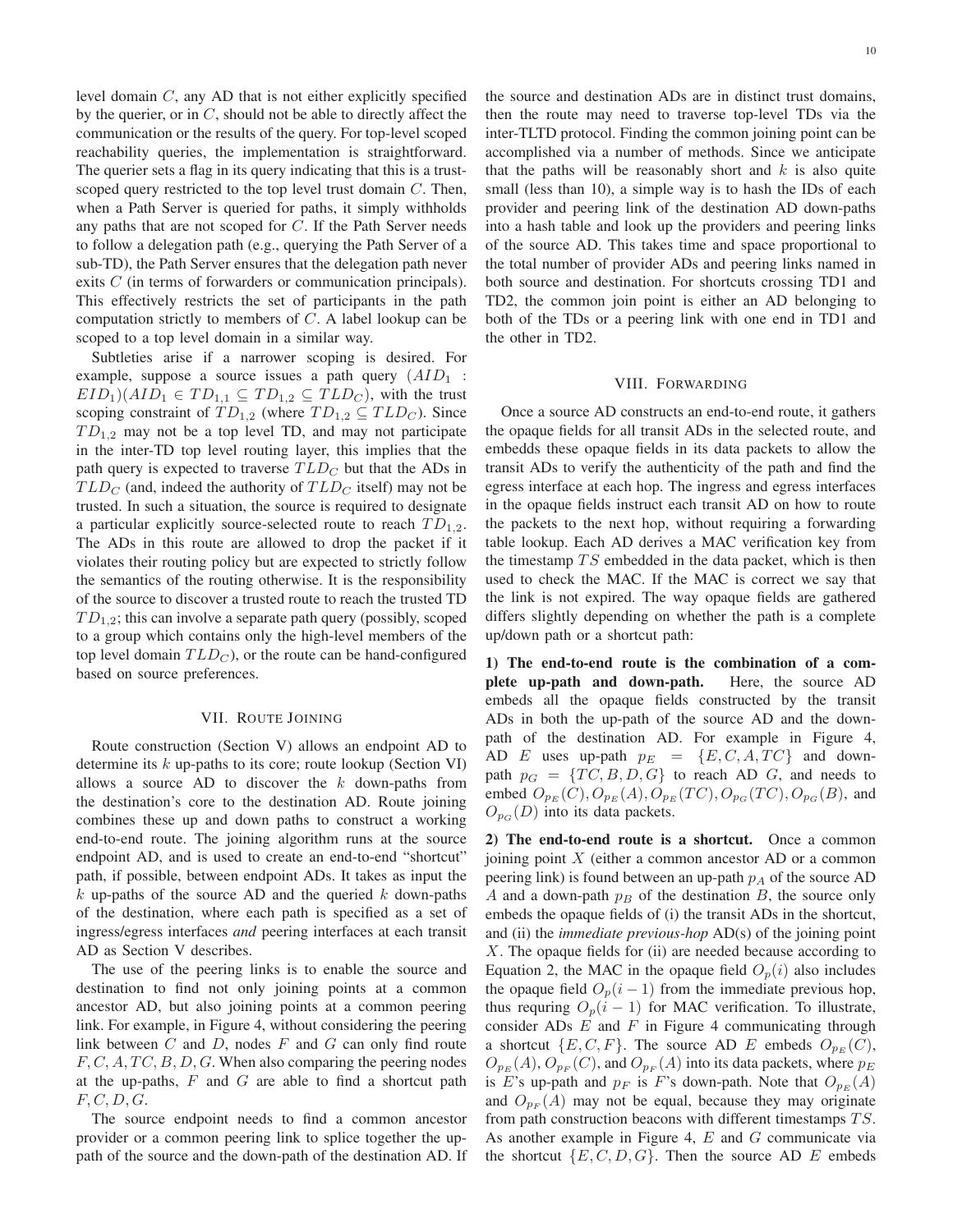$O_{p_E}(C)$ ,  $O_{p_E}(A)$ ,  $O_{p_G}(D)$ ,  $O_{p_G}(B)$ , and the opaque field for the peering link  $O_{C,D}(C)$  into its data packets.

Finally, the packet contains a pointer that advances at each AD to indicate which opaque field to use at that AD, and a pointer to indicate if the current AD is in the up-path or downpath to prevent routing loops and to make correct distinction between ingress and egress interfaces in the opaque fields. When the packet has reached the destination, the destination can reverse the paths to construct a symmetric return path, thus facilitating two-way communication. During the lifetime of the connection, the source endpoint can monitor path quality and switch to any of the other  $k^2$  combinations of alternative path choices to improve latency, throughput, or drop rates.

# IX. SECURITY ANALYSIS

Rather than designing our architecture with specific countermeasures against known attacks, we have designed it using sound principles of *isolation, control and explicit trust* such that security follows as an inherent property rather than as an add-on by separate sub-protocols. This section first presents SCION's intrinsic security against known attacks, and then discusses SCION's general attack resilience.

# *A. Defending against Known Attacks*

We show that SCION can naturally eliminate or limit a wide range of severe control- and data-plane attacks.

Prefix (AID/EID) hijacking. SCION provides in-depth defense against prefix (AID/EID) hijacking. First, each endpoint AD or endhost uses AIP [17] as the self-certifying address. Second, the identities/addresses of the endpoint ADs or endhosts are scoped and isolated in different TDs and are signed by the corresponding TD Core. Hence, even if a malicious endpoint  $M$  in TD 1 claims the same AID or EID as an endpoint in TD 2, the claimed AID or EID is still scoped to TD 1 and will not collide with that in TD 2. Moreover, since M does not have the private key corresponding to the public key from which the identifier of AID is derived, M cannot sign any valid statements for the AD.

Routing path falsification. During path construction in SCION, each transit AD commits itself into the path construction beacon and signs both the locally announced link and the preceding path information in an onion fashion. Hence, a malicious AD cannot drop particular ADs in the preceding path to make the path shorter and more appealing, but can only drop the entire preceding path which would cause the endhosts to select other paths without the malicious router. Due to the use of onion signatures, a malicious router cannot extract and splice segments from different paths, nor can it modify the previous hops in the path.

Wormhole attacks. Two colluding ADs can announce a bogus link between each other, to create shorter paths for attracting traffic. SCION limits such attacks in two ways. First, if scoped path resolution (Section VI-B) is used for getting high-assurance paths (where the end-to-end paths must be constructed within the same TD), only two malicious ADs within the same TD can create a wormhole link between Data-plane attacks. Malicious routers can drop or falsify packets at the data plane, including both control messages such as routing updates and data packets. SCION mitigates such data-plane attacks in several ways. First, SCION provides an endpoint AD with multiple path choices; thus an endpoint AD can efficiently avoid a path with detected poor performance. Second, each transit AD digitally signs itself into the path construction beacons and hence the endpoint AD knows exactly who is on the forwarding path (and is accountable for potential misbehavior), thus providing accountability for the ADs' forwarding behavior. Third, a malicious router  $M$  dropping path construction beacons can only render the path/link containing M unavailable to the endpoints (while the endpoints can select other paths excluding the malicious router), thus gaining itself no advantage.

Reflection DoS attacks. In a reflection attack, an attacker spoofs the return address of a primary target  $B$  to a secondary target  $A$ , so that  $A$  sends unwanted packets to target  $B$ . In systems that permit verifying address ownership, such as AIP, it is possible to add-on a protocol to authenticate return addresses (e.g., by ensuring that the packet is signed with the public key of the owner of the return address). This approach, however, adds complexity and overhead. For example, in return-address signing, the endpoint (or router) must verify a signature on every incoming data packet. SCION provides more inherent protection against reflection attacks, without needing cryptographic verification, because the way that packets are addressed is integrated with the path that it traverses. Consider a malicious AD  $M$  attempting to inject an attack packet to A with a spoofed return path to a legitimate target AD B. Since return paths are symmetric, M itself must be on the return path from  $A$  to  $B$ , so  $M$  has gained no advantage from the attack because it might as well have directly flooded the primary target B.

# *B. General Attack Resilience*

Isolation: enabling attack localization. As discussed in Section II, the primary weakness of current inter-domain routing protocols is that the system is vulnerable to routing plane attacks by *any* adversary that is, or could make itself be, on any path between the source and the destination. In contrast, SCION provides strict isolation properties to localize attacks, failures, and misconfiguration. Since routing computation is isolated by trust domains, a malicious AD can only attack routes that have at least one endpoint inside its own trust domain. In addition, the victims of these routing attacks tend to be downstream endpoint ADs, who are the final approvers of the route computation in SCION (each endpoint must explicitly select  $k$  down-paths, sign the selection and upload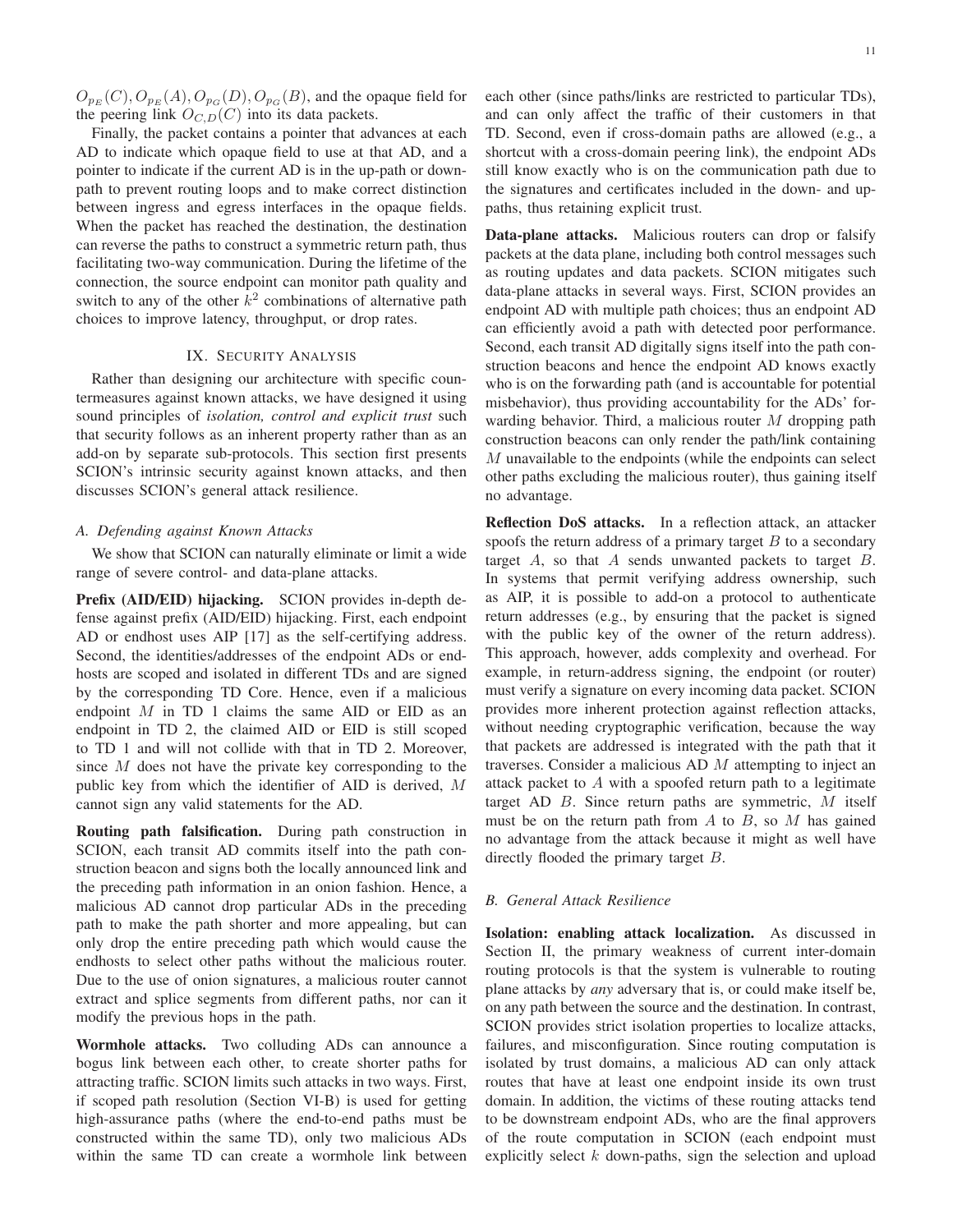it to a route server). Because the target is actively involved in final route approval, attacking the route computation cannot be done stealthily: the target of the attack always has a chance to examine the forged route and always has to approve it explicitly. Compare this, for example, with the case of path computation in BGP, where a destination has no control over, and is often unaware of what routes to itself are eventually adopted by the rest of the Internet.

Control and explicit trust: providing resilience and flexibility. In SCION, an AD is able to determine or control the route that it uses to another AD, and is thus able to facilitate a well-quantified level of trustworthiness or reliability for its network service provision. Specifically, both endpoint ADs in end-to-end communication can select a set of k welldefined paths to the TD Core. This choice is made explicitly, with knowledge of the exact identities supplying the path and the full authentication information of each path is provided. A source AD gets both these sets to choose from, yielding potentially up to  $k^2$  end to end AD-level paths. A destination AD can in fact select different sets of  $k$  paths to serve to different source endpoints; for example, the destination AD can approve a separate set of high-assurance paths for trusted entities; this can be provided even if the TD route servers are untrusted by encrypting the route record using a group key. Furthermore, these route sets are all separated by trust domain, with each domain maintaining a different set of  $k$  paths. An AD that is in more than one TD can thus not only switch paths but also change the routing context to a different TD.

**Scalability: route freshness.** Current inter-domain routing protocols are based on path-vector instead of link-state routing, partially because in link-state routing each node must periodically generate routing updates which are propagated throughout the entire network. However, in path vector, routing updates are generated "on-demand" only when route changes happen to achieve scalability. Attempting to secure these incremental updates is problematic. An attacker could reorder or re-inject route update messages causing invalid and inconsistent routes to propagate in the network. Path-vector based route announcements cannot have short timeouts, since a path-vector update requires a destination AD to push its announcement to the entire network, and the protocol is not scalable if every AD is performing this broadcast at a high rate like link-state routing, since this would cause  $O(n^2)$ communication overhead per update where  $n$  is the number of network nodes (since it involves all-to-all communication).

In SCION on the other hand, all route updates (the path construction beacons) originate directly from the destination AD via the route servers of the TD. There is no global distributed consistency issue since the route servers are centrally administered. Since all route discovery occurs in an upstreamto-downstream direction, frequent updates can be done highly scalably  $(O(k \cdot n))$  communication per update) in a coordinated fashion. Hence, published routes can have very short timeouts and be updated frequently and securely.

#### TABLE II RESULTS OF TRUST DOMAIN FORMATION.

|     | <b>Trust Domain</b> |       | # of ADs # of TD Core ADs |
|-----|---------------------|-------|---------------------------|
| TD1 | Africa (AfriNIC)    | 613   | 39                        |
|     | TD2 America (ARIN)  | 21619 | 38                        |
|     | TD3 APAC (APNIC)    | 6039  | 29                        |
|     | TD4 LATAM (LACNIC)  | 1912  | 60                        |
| TD5 | RIPE NCC            | 19569 | 34                        |

# X. EVALUATION

Due to the infeasibility of evaluating a completely new architecture on the current Internet, we have constructed an AD topology based on real-world datasets to evaluate the effectiveness of SCION. Specifically, we simulate SCION on a measured Internet AD topology annotated with the business relationships from a CAIDA dataset<sup>1</sup> to evaluate the routing efficiency, security, and expressiveness.

## *A. Evaluation Methodology*

Trust domains. Given a measured AD topology from CAIDA, we group the ADs into several trust domains and assign some of the ADs as the TD Core ADs in order to simulate SCION Trust-domain-based routing. In this proof-ofconcept evaluation, we virtually divide the Internet into five local and non-overlapping trust domains, and each of these five local TDs associates with one Regional Internet Registry (RIR), the regional organization allocating AD numbers. In other words, ADs registered to the same RIR belong to the same trust domain in our experiment. Such a division reflects the geographical and administrative relationships to some extent. Table II summarizes the size of each of these trust domains. The TD Core ADs are defined as TD Core ADs that have no providers themselves in their respective trust domain.

BGP Routing. When simulating BGP (and S-BGP) routing, we assume that in benign cases ADs respect and make routing decisions based on the business relationships with their neighbors, and then use path length as the tie-breaking factor. We also assume that the TD Core ADs form a clique, and thus the length of any inter TD Core routing path is 1. This is accomplished by adding a peering link (if it does not yet exist) between every pair of TD Core ADs.

**Finding**  $k$  **up-paths.** In practice, each AD running SCION can have different policies in determining which  $k$  paths to export, the value of  $k$ , and the algorithm for finding the (presumably disjoint)  $k$  paths. However, the optimization of the export policies, the  $k$  value, and the finding-disjoint-path algorithm are outside the scope of this paper. Instead, for the purpose of simulation, we implement a simple  $k$ -path discovery algorithm that takes a source AD, the complete AD-level topology, and a Trust Domain as inputs, and yields a set of k *maximally edge disjoint paths* to the TD Core ADs in the specified Trust Domain. Specifically, our k-up-path

<sup>1</sup>CAIDA. http://as-rank.caida.org/data/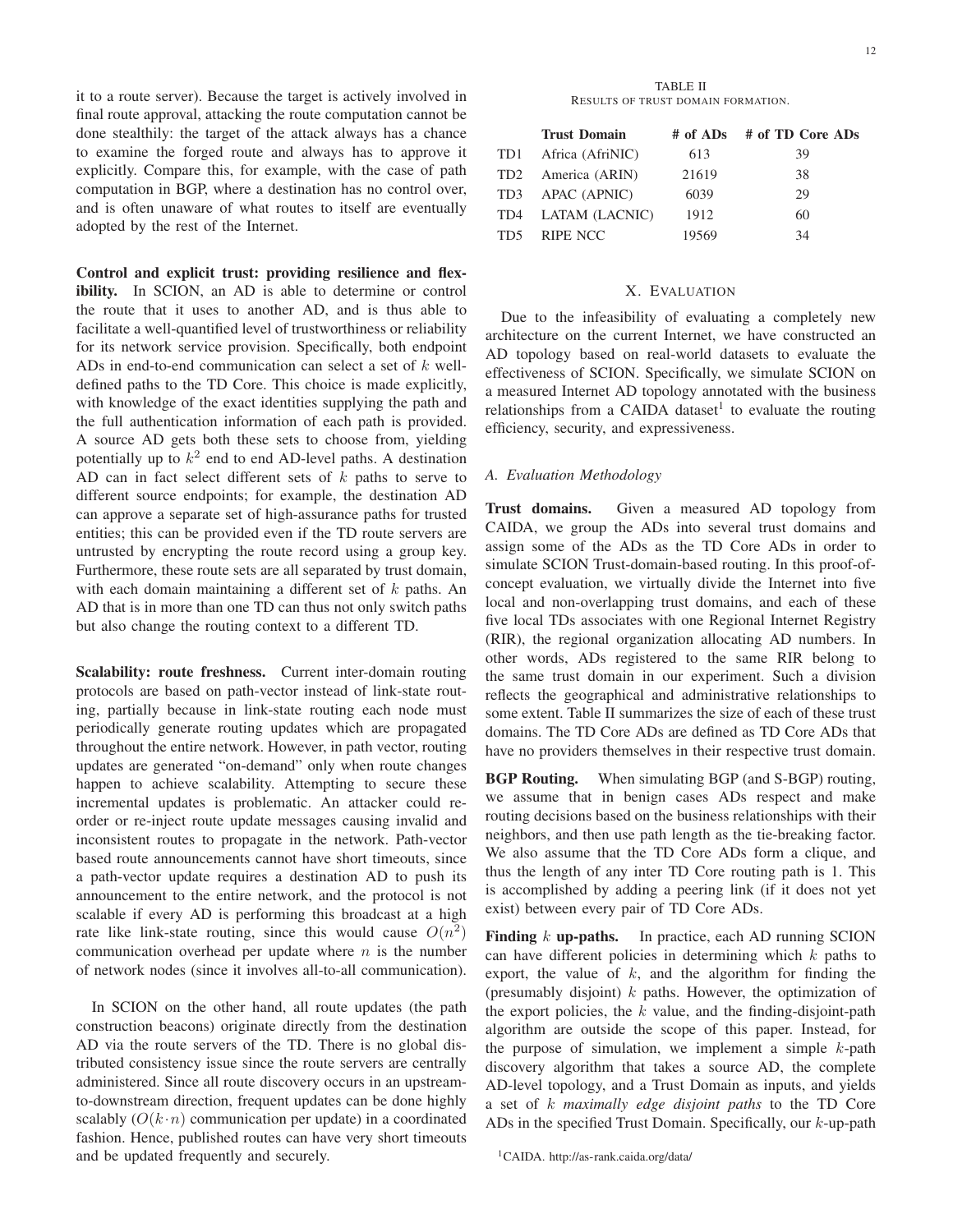

Fig. 5. Measurement results of AD-level end-to-end path diversity.

TABLE III SCION PATH STRETCH COMPARED TO BGP AND PATH LENGTH FOR ROUTING IN A TD WITH SHORTCUTS ENABLED.

|                                                  | $\begin{array}{ccc} 1 & 2 & 3 \end{array}$ | $\sim$ 4 |  |
|--------------------------------------------------|--------------------------------------------|----------|--|
| SCION path stretch 1.067 1.035 1.035 1.029 1.025 |                                            |          |  |
| SCION path length 3.407 3.385 3.383 3.322 3.286  |                                            |          |  |

discovery algorithm selects the disjoint paths using an iterative, greedy algorithm. At step  $i$ , the greedy algorithm 1) finds the current shortest path as the  $i^{th}$  maximally disjoint path, and 2) increases the weight of all the edges on the  $i<sup>th</sup>$  path such that these edges become less preferred in the next iteration. Fig. 5 shows the distribution of the number of available paths. More than 90% of ADs have fewer than 10 available paths in their Trust Domain, which indicates that the Internet has a shallow AD-level topology.

#### *B. SCION Shortcut Efficacy: Route Stretch*

SCION uses shortcuts to reduce the route length; when the source and destination endpoints have a common provider or a common peering link, they can communicate directly without traversing TD Core. In this experiment, we evaluate the effectiveness of this shortcut mechanism in the intra-TD routing using the *end-to-end route stretch*: the ratio of the length of a SCION route to the length of a BGP route for a given pair of source and destination endpoints. We focus on routing within a TD which represents the common case with fully protected route computation. Our simulation takes 1000 random pairs of source and destination ADs in the same TD. For each pair, we measure the length of its BGP route and SCION route. Table III summarizes the average length of SCION paths and its stretch. The result demonstrates that SCION paths only add a small amount of overhead in terms of path length compared to BGP. Also, SCION paths become shorter as  $k$  increases because endpoints are more likely to find a common AD or link for shortcut construction when they have more up-paths.

#### *C. Route Construction Efficacy: Expressiveness*

In SCION, route update is efficient and scalable because only the TD Cores need to announce their reachability information, in contrast to path vector where every AD floods its



Fig. 6. Measurement results of SCION expressiveness.

update to potentially every other AD in the Internet. However, we are interested in knowing whether our gain in scalability comes at the cost of path expressiveness compared to path vector.

In this experiment, we show that given SCION's wellisolated TD infrastructure, a route discovered by BGP-style (i.e., flooding) route updates is likely to be found through SCION's scalable route update propagation as well. Specifically we define *trust-scoped expressiveness* as the fraction of source and destination pairs whose "trusted" BGP path is discoverable in SCION. "Trusted" BGP paths are intra-domain paths or inter-domain paths that pass through the TD Core.

The evaluation proceeds as follows: we randomly select 1000 pairs of source and destination ADs in the same TD. For every pair, we compute the trusted BGP path between the pair as well as the SCION up-paths of the source and the destination ADs, and check whether the BGP path between the pair is contained (i.e., in the union of the source's up-paths and the destination's down-paths). The ratio of contained paths represents the expressiveness. We evaluate the expressiveness as a function of  $k$  based on our simple  $k$ -path selection algorithm to demonstrate the practicability of SCION and the trend as  $k$  increases. Fig. 6 summarizes the results of SCION's expressiveness experiments, from which we can see that with only a  $k = 5$ , SCION can already capture more than 85% of BGP paths.

## *D. Security*

Section IX discussed attacks that are naturally infeasible in SCION. In this section, we quantitatively investigate how severe such attacks are in networks lacking our well-defined properties. As an example, we consider the impact of traffic attraction attacks where the attacker attempts to attract routes by announcing a non-existing shortcut (or "wormhole"). Clearly, with SCION's strong isolation property, it is infeasible for an outsider to pull traffic out of a TD, whereas in a network without trust-based isolation, a wormhole residing in any corner of the Internet can possibly attract a significant portion of traffic and eavesdrop on unencrypted communication.

In the simulation, a group of colluding ADs (except the TD Core ADs that we assume trusted) announce a link with minimum cost between each other to attract traffic. We consider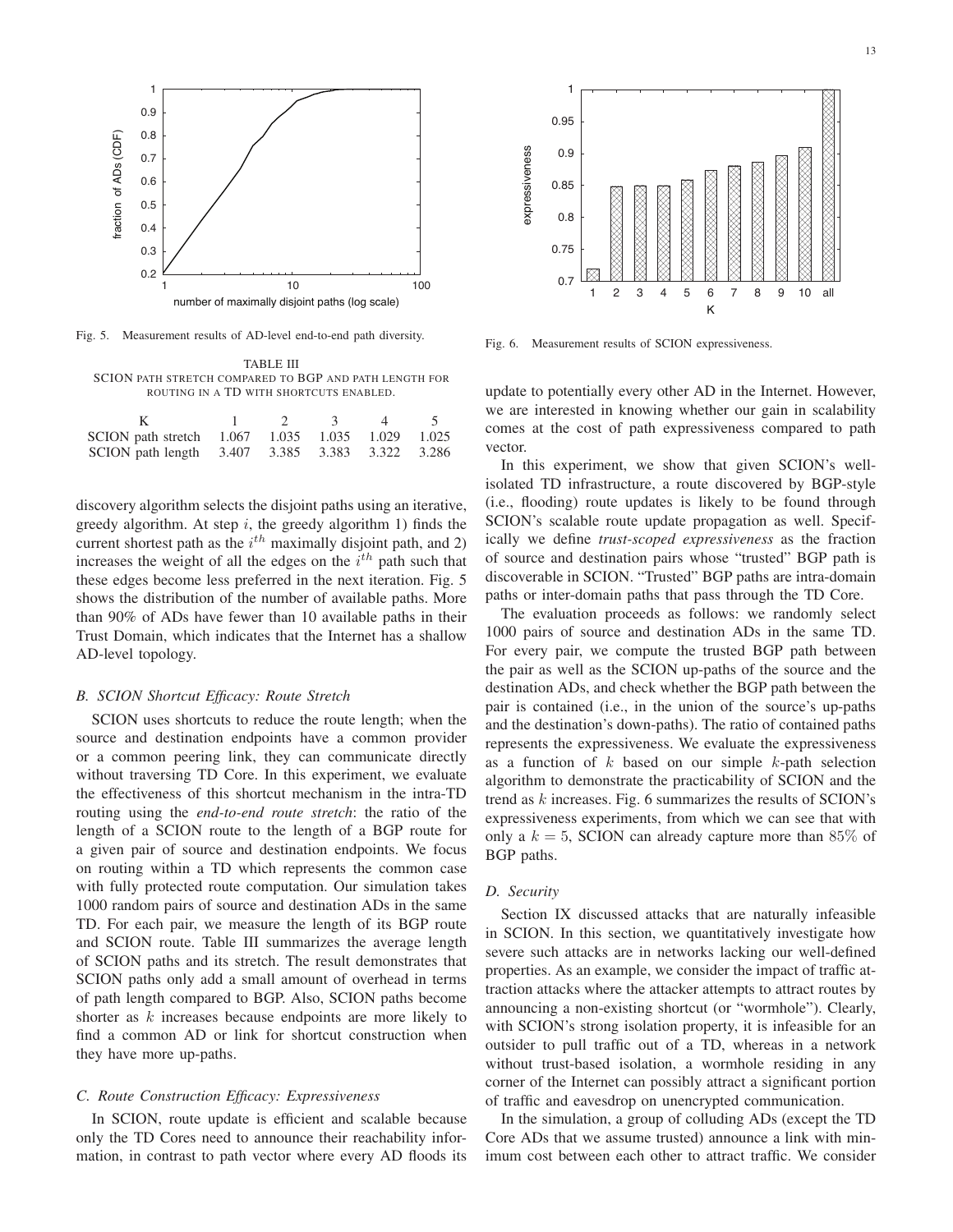#### TABLE IV

PERCENTAGE OF TRAFFIC BETWEEN TWO TDS DIRECTED TO MALICIOUS ADS IN AN UNTRUSTED TD  $(TD_m)$ , SELECTED RANDOMLY FROM ALL TDS EXCEPT THE SOURCE AND DESTINATION TDS. ASSUMING THE COMMUNICATION IS SYMMETRIC. SUCH INCIDENTS CAN BE COMPLETELY PREVENTED IN SCION BECAUSE OF SCION'S STRONG ISOLATION PROPERTY.

(a) Attraction attack scenario 1. The communication between the source and destination TDs is attacked by all ADs in an untrusted TD.

|        |                  | [Destination TD] |                 |       |       |                  |  |
|--------|------------------|------------------|-----------------|-------|-------|------------------|--|
|        |                  | TD1              | TD <sub>2</sub> | TD3   | TD4   | T <sub>D</sub> 5 |  |
| Ē      | TD1              | 34.3%            | 18%             | 45.7% | 37%   | 18.6%            |  |
|        | TD <sub>2</sub>  |                  | $1.2\%$         | 9.3%  | 4%    | $1\%$            |  |
| Source | T <sub>D</sub> 3 |                  |                 | 26.2% | 38%   | 23.3%            |  |
|        | TD <sub>4</sub>  |                  |                 |       | 17.5% | 18.3%            |  |
|        | TD <sub>5</sub>  |                  |                 |       |       | 7.5%             |  |

(b) Attraction attack scenario 2. The communication between the source and destination TDs is attacked by the ten most influential ADs in an untrusted TD.

|        |                  | [Destination TD] |                 |          |          |         |
|--------|------------------|------------------|-----------------|----------|----------|---------|
|        |                  | TD <sub>1</sub>  | TD <sub>2</sub> | TD3      | TD4      | TD5     |
| ≏      | TD1              | $18.2\%$         | 6.7%            | $27.1\%$ | 26%      | 15%     |
| ᄃ      | TD <sub>2</sub>  |                  | $0.2\%$         | $4.3\%$  | 2.4%     | 0.6%    |
|        | T <sub>D</sub> 3 |                  |                 | $13.5\%$ | 23.9%    | 20.4%   |
| Source | T <sub>D</sub> 4 |                  |                 |          | $11.5\%$ | 17.1%   |
|        | T <sub>D5</sub>  |                  |                 |          |          | $6.8\%$ |

such attacks by the most influential ADs in an untrusted TD, TD<sub>m</sub>. The influence score of an AD in TD<sub>m</sub> is evaluated by the number of ADs seeing this AD on the shortest path to  $TD_m$ . Our simulation repeats 1000 random selections of source and destination ADs. In each run,  $TD_m$  is selected randomly from all TDs except the source and destination TDs. We measure the fraction of traffic between these two TDs being redirected to  $TD_m$ .

Table IV summarizes the impact of malicious ADs on the path-vector-based routing protocols without isolation (BGP/S-BGP for example). Each of the data values is an average over 1000 runs of simulation with randomly selected pairs of source and destination. Without strong isolation, the Internet is fragile: an attacker can control a significant fraction of traffic with only ten compromised ADs. In contrast, by leveraging the isolation principle, SCION can intrinsically mitigate these attacks.

# XI. DISCUSSION

Accountability. Deterrence through accountability can be a powerful mechanism for security. By grouping networks and hosts into trust domains with a common legal or contractual framework, SCION helps ensure not just that malicious actors can be identified, but that they can be held accountable in a meaningful way. Specifically, SCION provides accountability for path construction information, as the digital signatures and certificates provide proof of origin for the path information. A weaker notion of accountability is also provided by opaque fields used for packet forwarding: the path that a packet traversed so far leads back to the sender, and thus, a MAC field that does not match implies that a malicious forwarder or sender is among the preceding entities on that path. Unfortunately, the lack of digital signatures in the forwarding path prevents more specific attribution.

Error message propagation. Erroneous paths, i.e., a link failure, can be handled actively or passively. In a passive approach, an AD would cease to announce paths containing that link and let paths containing the link naturally time out. Unfortunately, packets forwarded across that link would be dropped and senders would need to monitor such failures and resort to a different path – although without any explicit notification senders would not know the reason for the packet loss nor the fault location. We prefer a more active approach, where link failures would be actively announced to all neighbors who received path construction beacons containing those links. End domains can thus stop using up-paths containing those faulty links, and remove down-paths containing these links on the path server.

Number of trust domains. We anticipate a small number of top-level trust domains for reasons of efficiency. Running a trust domain is expensive because of the maintenance of address and path resolution servers, as well as the key management and certification authority requirements. Given economies of scale, the larger the TD the better the fixed costs become amortized. Moreover, larger TDs provide more opportunities for shortcuts, i.e., more efficient paths, which again favors large TDs.

Incentives for adoption. SCION offers many incentives for adoption. For ISPs, network operations are simplified and costs are reduced: (i) explicit forwarding paths enable finegrained route control without changing router configurations; (ii) prevention of control-plane attacks also provides resilience against router misconfigurations, which are a frequent reason for network outages [18]; (iii) ISPs can isolate control-plane messages from other ISPs for which no enforceable recourse is available, and can (iv) validate forwarding information. (v) Finally, SCION may enable simpler routers, as complex route table lookups are not necessary any more.

For senders and receivers, SCION offers path control and explicit trust, because end-points can make differentiated trust decisions based on the different forwarding paths that are available.

Granularity of path choice for senders and receivers. SCION offers path choice at an intermediate granularity, where BGP is at a course granularity offering no path choice to senders and receivers, and proposals such as Pathlets [4] offer very fine-grained path choice. An advantage of intermediate granularity is that distribution of path information is limited to entities who really want to use these paths, thus resulting in a low overhead of path distribution and consequently better scalability. From a security perspective, fine path granularity is dangerous, because attackers can potentially create path loops that can focus and amplify traffic onto a specific network area. Finally, verifying the adherence of paths to the policy of ADs is more difficult for finer granularity proposals. Given that SCION offers on the order of  $k^2$  path choices for point-topoint links, it appears that path choice is plentiful for most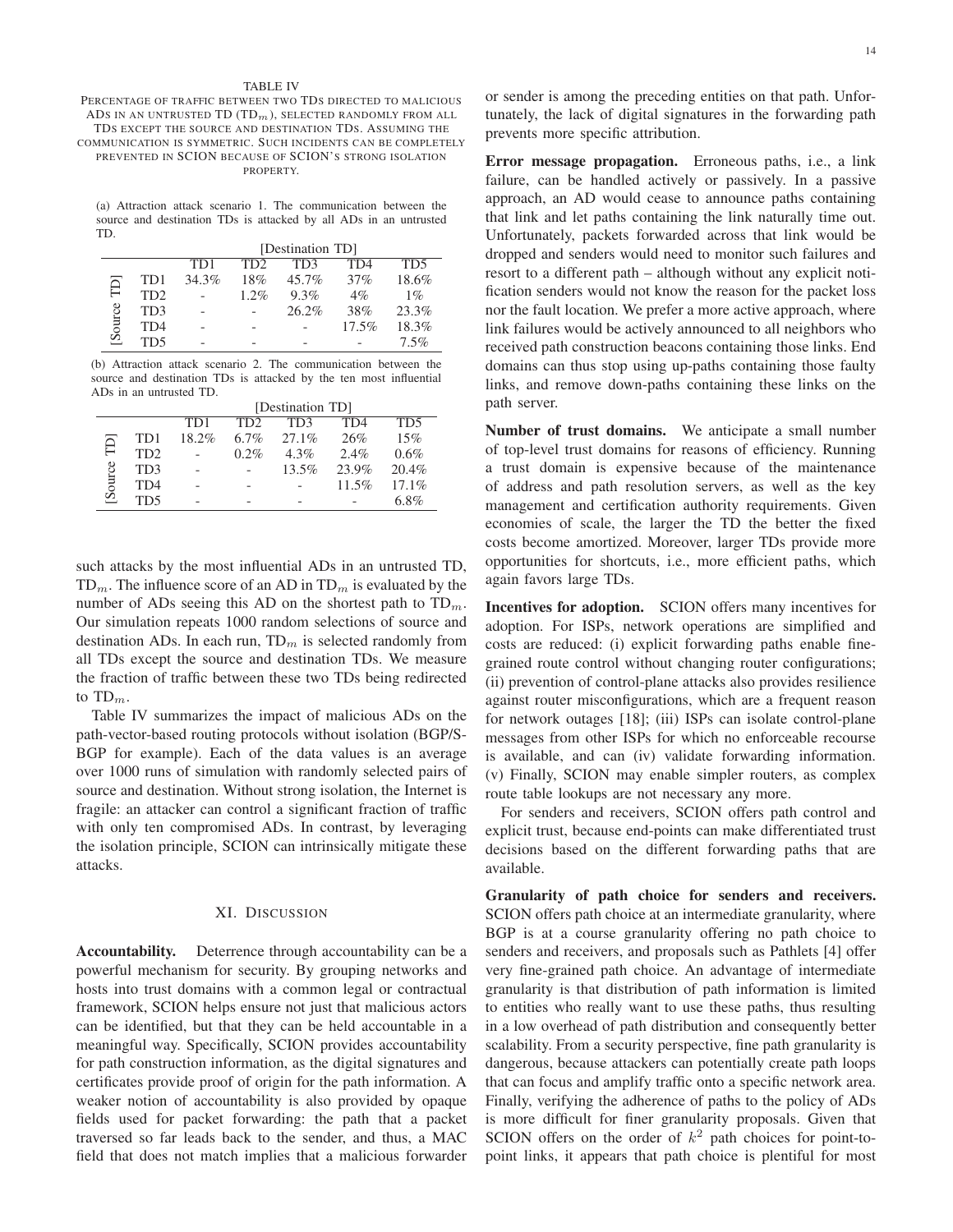applications without introducing potential security and policy challenges.

Incremental Deployment. Although SCION differs significantly from the way the current Internet functions, we can envision a deployment path that requires relatively modest changes. First, we observe that the current ISP topologies are consistent with the TDs in SCION, as top-tier ISPs are the providers for smaller ISPs in a geographic area, and the top-tier ISP connect to other top-tier ISPs in other areas. As a result, we anticipate that traffic flows in SCION will closely resemble current traffic flows. Furthermore, current ISPs make use of MPLS to forward traffic within their networks. Requiring only changing some edge routers to SCION-enabled routers, these edge routers can perform all the SCION-related processing and utilize MPLS to forward traffic to the desired egress point (note that the opaque field already contains the ingress and egress points, and thus, the required processing is quite minimal). SCION-enabled edge routers in different autonomous domains do need to be connected to each other, for which we can use IP-tunnels in case they are not directly adjacent. To route to destinations identified by an EID within an AD, either the intra-domain routing protocol will support a flat name space, or SCION-enabled end hosts can open an IP tunnel to a SCION-enabled edge router.

Hence, SCION possesses a natural deployment path when overlaid on the current Internet, requiring only those entities gaining immediate benefit to incur costs.

Data-Plane DoS Resilience. While this paper focuses on control-plane issues, we briefly identify architectural features of SCION that can enable powerful DoS defenses: (i) the separation of path construction and forwarding protects existing paths from control-plane disruptions, as forwarding paths can continue to be used even while the control plane is dysfunctional; (ii) opaque paths can be used to encode stateless capabilities [19] in a seamless manner; (iii) forwarding paths in packets provide a return path to the source and thus prevent source address spoofing naturally, enabling a "shut off" message to reach undesired senders; (iv) while multi-paths provide attackers more opportunities, they also give receivers additional options, such as keeping some disjoint paths secret which can be used during an emergency when the announced paths are under attack; (v) announced down-paths can be routed through a filtering cluster to remove malicious DDoS traffic, without requiring configuration changes on forwarding routers.

AD Key Management. SCION requires signatures on route construction beacons, which requires access to a private key to compute the signature. A problem is that the disclosure of the private key would have severe consequences for the AD. Thus, we propose a hierarchy of keys as proposed by DNSSEC [20], where the domain's long-term private key resides on an offline system, but certifies shorter-term keys which reside on routers that need to sign path construction beacons.

Expressiveness of the opaque field. The opaque field is constructed by each transit AD to enable efficient forwarding. In addition to including ingress/egress interfaces to dictate a forwarding path, the opaque field can also include other information for the corresponding AD to implement flexible routing policies and traffic engineering. For example, an AD can encode unidirectional local links in the opaque field, so that endpoint ADs can only use a certain local link in one direction. To support different expiration times within an AD, expiration markers can be added as well.

# XII. RELATED WORK

While no existing solution *simultaneously* provides routing security, control, isolation, and explicit trust as SCION does, prior work has attempted to address individual routing problems as summarized below. SCION builds upon numerous ideas from these efforts.

Routing security. Goldberg et al. analyze the weaknesses of BGP and S-BGP [2], quantifying their efficacy in defending against traffic attraction attacks. Indeed, existing secure routing protocols such as soBGP [21], psBGP [22], SPV [23], and PGBGP [24] only address the security of route announcement *semantics*, which, at best, only guarantees the paths are *topologically* valid but fails to to ensure the *logical* trustworthiness and *contractual* legitimacy of the routes.

Routing control. A number of proposals aim to give a *source* node more control over which paths to use for endto-end communications via source routing [25] and multipath routing [4], [6], [7], [10], [26], [27]. However, in these protocols, the destinations, which are also the primary stakeholders for end-to-end communications, are still incapable of implementing inbound traffic control. In NIRA [15], each endpoint also discovers and uploads paths for reaching the "core" of the Internet. A source endpoint can thus query back the paths uploaded by the destination endpoint for reaching the Internet core, and construct an end-to-end communication path. NIRA can thus provide route control for both source and destination endpoints. SCION uses a similar style of path construction, but adds the cryptographic and architectural means to defend against attacks, provide isolation, and ensure that trust is explicit.

Routing isolation. The previously proposed HLP [28] divides the Internet into a set of isolated regions, within each of which link-state routing is used. These regions are further interconnected by path-vector routing, and the routing failures in one link-state region are invisible to other link-state regions, thus providing isolation of routing failures and churns. However, HLP does not employ cryptographic mechanisms to defend against attacks, and endpoints have little control over which communications paths to use.

Explicit trust and minimal TCB. The high-level philosophy of SCION mirrors that of trustworthy computing: we want to explicitly delineate which components are trusted and which are not for a communications system, and the untrusted components cannot tamper with the computation within the trusted components. The trusted components constitute the Trusted Computing Base (TCB) for the system, and it has been recognized that a small TCB can enable better security [29]. In SCION, only the TD Cores are trusted and thus constitute a small TCB.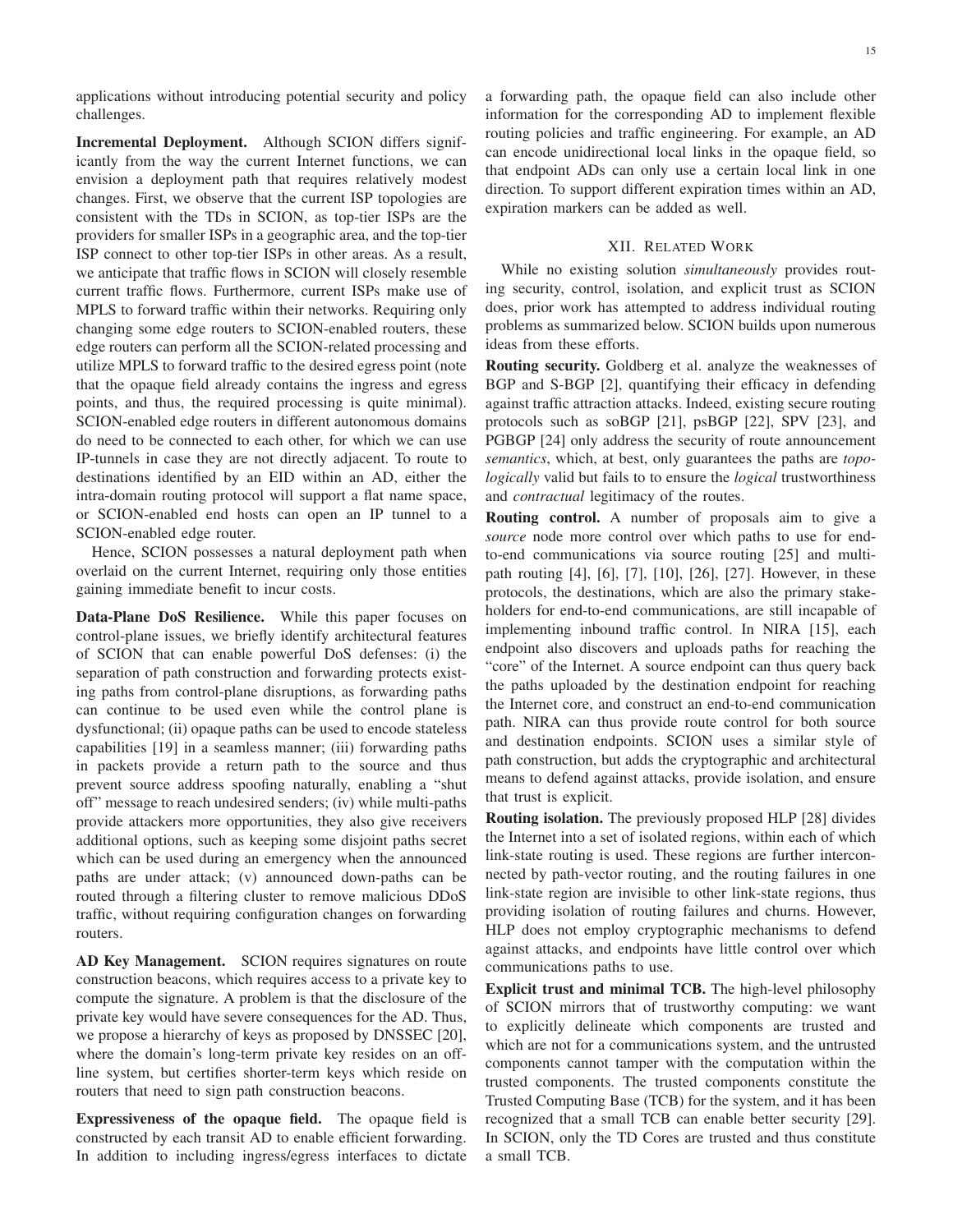Next-generation Internet architectures. While SCION aims to provide intrinsic security for the future network architecture, there are a number of other proposals attempting to achieve other goals orthogonal to ours. For example, AIP [17] intends to provide accountable and secure identifiers/addresses for network hosts. As another example, rule-based forwarding (RBF) [30] introduces a new architectural concept called *packet rules* (each rule is a simple if-then-else statement). In RBF, instead of sending packets to a destination (IP) address, end-hosts send packets using the destinations rule.

IGLoo [31] presents a general policy framework to empower all the stakeholders in end-to-end communications (i.e., sources, forwarders, and destinations) to exercise their policies. The framework accomplishes this via "vnode" capabilities that closely parallel SCION's use of opaque fields to implement its similar principle of control.

#### XIII. CONCLUSION AND FUTURE WORK

Splitting up networks into separate trust domains (TDs) provides surprisingly useful properties: it enables strong isolation from external events and supports meaningful accountability and enforceability within a TD because every TD is governed by a uniform legal framework. TD separation also resolves the problem of a single root of trust, which has plagued previous proposals. By segregating mutually distrustful entities, each TD can choose a coherent trust anchor (e.g., few tier-1 ISPs) that everyone in the TD agrees to trust. Consequently, an entity only has to trust a small subset of the network thus achieving a small TCB.

This TD infrastructure, SCION, enables a design of an AD-level routing protocol that supports scalable route update propagation without flooding per-destination updates and mutually controllable path selection at an appropriate granularity to trade off route control with attack power. Also as SCION makes trust explicit through isolation and cryptographic primitives (i.e., signatures and MACs), entities know who is accountable for incorrect path construction and message propagation. Moreover, SCION is designed with forward extensibility and backward compatibility in mind. Through the use of opaque fields in the packet header, SCION is flexible to unforeseen extensions and is agnostic to the underlying routing protocols within ADs. Also, incremental deployment is possible because SCION is compatible with the current Internet topology and ISPs' business relationships.

Based on the well-defined foundation of the SCION Internet architecture and routing, the next step is to work out the details of the data plane mechanisms and DoS defense, secure and scalable name lookup, revocation and update of keys in the AD and TD Core, and privacy issues.

#### ACKNOWLEDGMENTS

We gratefully thank John Byers, Alex Corn, Virgil Gligor, Marco Gruteser, Thomas Hobson, Andrew Santell, Andrew Schlackman, Srini Seshan, Peter Steenkiste, and Hui Zhang for constructive discussions and insightful suggestions, and the anonymous reviewers for their valuable feedback.

#### **REFERENCES**

- [1] "Insecure routing redirects youtube to pakistan," February 2008, http://arstechnica.com/old/content/2008/02/ insecure-routing-redirects-youtube-to-pakistan.ars.
- [2] S. Kent, C. Lynn, J. Mikkelson, and K. Seo, "Secure border gateway protocol (S-BGP) — real world performance and deployment issues," in *Symposium on Network and Distributed Systems Security (NDSS)*, Feb. 2000.
- [3] S. Goldberg, M. Schapira, P. Hummon, and J. Rexford, "How secure are secure interdomain routing protocols," *SIGCOMM Comput. Commun. Rev.*, vol. 40, no. 4, pp. 87–98, 2010.
- [4] P. B. Godfrey, I. Ganichev, S. Shenker, and I. Stoica, "Pathlet routing," in *In Proc. SIGCOMM Workshop on Hot Topics in Networking*, 2008.
- [5] M. Motiwala, M. Elmore, N. Feamster, and S. Vempala, "Path splicing," in *ACM SIGCOMM*, 2008.
- [6] W. Xu and J. Rexford, "MIRO: Multi-path Interdomain Routing," in *ACM SIGCOMM*, 2006.
- [7] N. Kushman, S. Kandula, D. Katabi, and B. M. Maggs, "R-BGP: Staying Connected In a Connected World," in *USENIX NSDI*, 2007.
- [8] X. Zhang, A. Perrig, and H. Zhang, "Centaur: A hybrid approach for reliable policy-based routing," in *Proceedings of the International Conference on Distributed Computing Systems (ICDCS)*, Jun. 2009.
- [9] X. Yang and D. Wetherall, "Source Selectable Path Diversity via Routing Deflections," in *ACM SIGCOMM*, 2006.
- [10] D. Wendlandt, I. Avramopoulos, D. Andersen, and J. Rexford, "Don't secure routing protocols, secure data delivery," in *ACM Hotnets*, 2006.
- [11] X. Zhang and A. Perrig, "Correlation-resilient path selection in multipath routing," in *IEEE Globecom*, 2010.
- [12] M. Caesar and J. Rexford, "BGP routing policies in ISP networks," *IEEE Network Magazine*, vol. Special issue on interdomain Routing, Dec 2005.
- [13] L. Gao and J. Rexford, "Stable internet routing without global coordination," *IEEE/ACM Trans. Netw.*, vol. 9, no. 6, pp. 681–692, 2001.
- [14] R. Mahajan, D. Wetherall, and T. E. Anderson, "Understanding BGP misconfiguration," in *ACM SIGCOMM*, 2002.
- [15] X. Yang, D. Clark, and A. W. Berger, "NIRA: a new inter-domain routing architecture," *IEEE/ACM Trans. Netw.*, 2007.
- [16] P. F. Tsuchiya, "The landmark hierarchy: a new hierarchy for routing in very large networks," in *Proceedings of ACM SIGCOMM*, 1988.
- [17] D. G. Andersen, H. Balakrishnan, N. Feamster, T. Koponen, D. Moon, and S. Shenker, "Accountable Internet Protocol (AIP)," in *Proceedings of ACM SIGCOMM*, Aug. 2008.
- [18] R. Mahajan, D. Wetherall, and T. Anderson, "Understanding BGP misconfiguration," in *ACM SIGCOMM*, Aug. 2002.
- [19] A. Yaar, A. Perrig, and D. Song, "SIFF: A stateless Internet flow filter to mitigate DDoS flooding attacks," in *IEEE Symposium on Security and Privacy*, 2004.
- [20] O. Kolkman and R. Gieben, "DNSSEC Operational Practices," 2006.
- [21] R. White, "Securing BGP through secure origin BGP," Cisco Internet
- Protocol Journal, Tech. Rep., Sep. 2003. [22] T. Wan, E. Kranakis, and P. van Oorschot, "Pretty secure BGP (psBGP)," in *Proceedings of Symposium on Network and Distributed System Security*, 2005.
- [23] Y.-C. Hu, A. Perrig, and M. Sirbu, "SPV: Secure path vector routing for securing BGP," in *Proceedings of ACM SIGCOMM*, Sep. 2004.
- [24] J. Karlin, S. Forrest, and J. Rexford, "Pretty good BGP: Improving BGP by cautiously adopting routes," in *Proceedings of IEEE International Conference on Network Protocols*, 2006.
- [25] K. Argyraki and D. R. Cheriton, "Loose source routing as a mechanism for traffic policies," in *ACM SIGCOMM Future Directions in Network Architecture*, 2004.
- [26] J. Eriksson, M. Faloutsos, and S. V. Krishnamurthy, "Routing amid colluding attackers," in *IEEE ICNP*, 2007.
- [27] X. Yang and D. Wetherall, "Source selectable path diversity via routing deflections," in *ACM SIGCOMM*, 2006.
- [28] L. Subramanian, M. Caesar, C. T. Ee, M. Handley, M. Mao, S. Shenker, and I. Stoica, "HLP: a next generation inter-domain routing protocol," in *ACM SIGCOMM*, 2005.
- [29] J. M. McCune, B. Parno, A. Perrig, M. K. Reiter, and H. Isozaki, "Flicker: An execution infrastructure for TCB minimization," in *Proceedings of the ACM European Conference in Computer Systems (EuroSys)*, Apr. 2008.
- [30] L. Popa, I. Stoica, and S. Ratnasamy, "Rule-based forwarding (RBF): improving the internets flexibility and security," in *ACM HotNets*, 2009.
- [31] J. Naous, A. Seehra, M. Wafish, D. Mazires, A. Nicolosi, and S. Shenker, "Defining and enforcing transit policies in a future internet," *UT Austin*